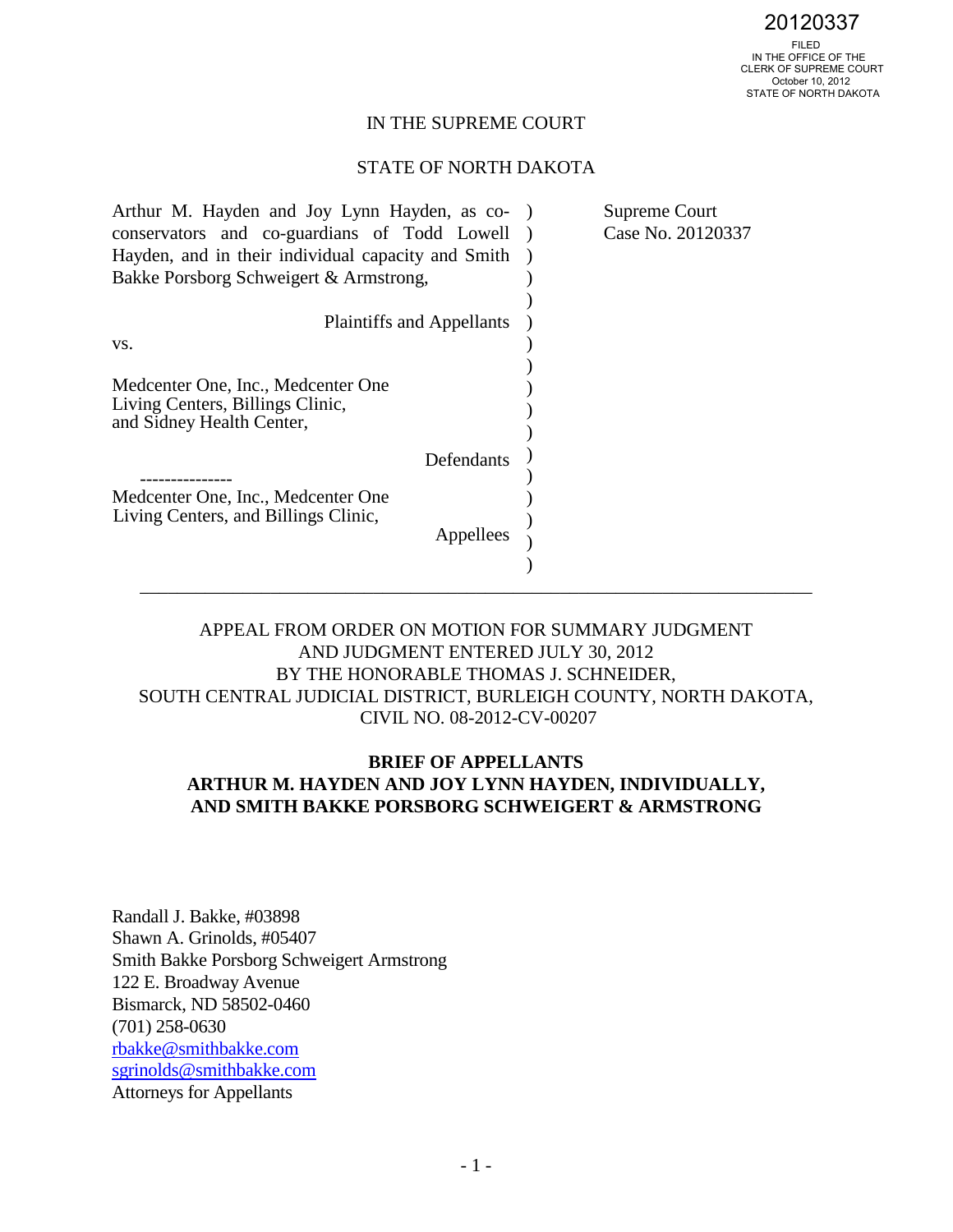| I.       |                                                                                                                                                                   |
|----------|-------------------------------------------------------------------------------------------------------------------------------------------------------------------|
| Π.       |                                                                                                                                                                   |
| Ш.       | Todd's Insurer Refuses Coverage for Injuries Stemming From ATV Accident  16                                                                                       |
| IV.      | Todd's Parents Retain Legal Counsel and Invite Billings and Medcenter One to Join in                                                                              |
| IV.      |                                                                                                                                                                   |
| V.       | Todd's Parent Expend Their Own Time and Money In Securing Insurance Coverage<br>Payments Made Directly to Billings Clinic and Medcenter One-Todd's Parents Had No |
| VI.      | Todd's Parents Commence This Action Seeking Reimbursement Out-of-Pocket Expenses                                                                                  |
| VII.     | The Trial Judge Grants Medcenter One and Billings Clinic Summary Judgment                                                                                         |
| Argument |                                                                                                                                                                   |
| I.       |                                                                                                                                                                   |
| Π.       | The Trial Judge's Ruling on the Motion for Summary Judgment was Premature as<br>Todd's Partens were not Afforded Reasonable Opportunity to Conduct Discovery. 31  |
| Ш.       | The Trial Judge's Dismissal of Todd's Parents' Equitable Claims was Based                                                                                         |

# **TABLE OF CONTENTS**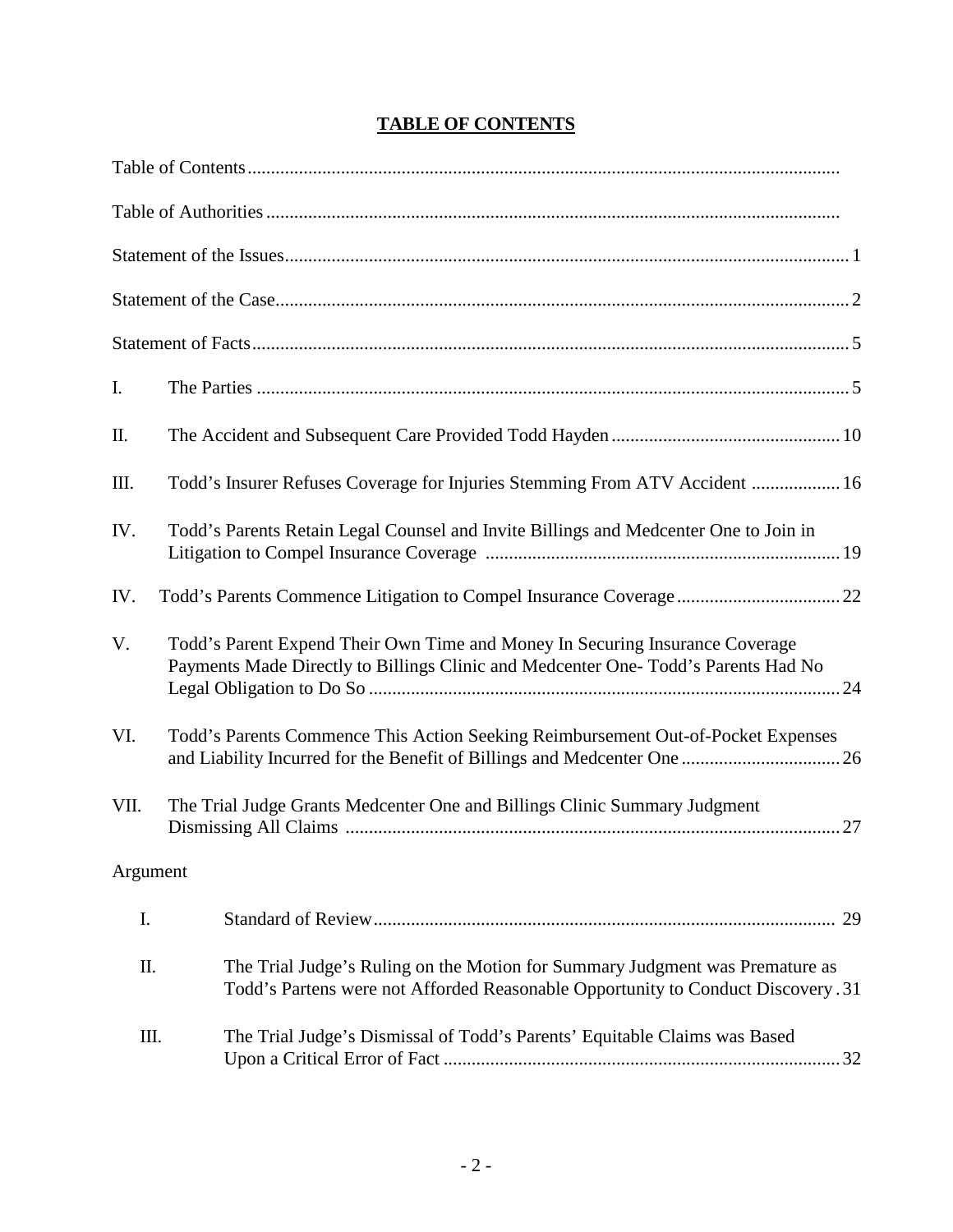| IV.   |                                                                                                                                                                                                                                         |
|-------|-----------------------------------------------------------------------------------------------------------------------------------------------------------------------------------------------------------------------------------------|
|       | a. Zuger v. N.D. Insurance Guaranty Assoc., et. al. (Supreme Court of North Dakota)40                                                                                                                                                   |
|       | b. Lynch v. Deaconess Medical Center (Supreme Court of Washington) 43                                                                                                                                                                   |
|       | c. Wilson v. Sisters of St. Francis Health Svcs. Inc. (Court of Appeals of Indiana) 45                                                                                                                                                  |
| V.    |                                                                                                                                                                                                                                         |
| VI.   |                                                                                                                                                                                                                                         |
| VII.  | The "Common Fund" Doctrine Should Be Applied To Equitably Allocate The Costs<br>Associated With Securing Insurance Coverage Amongst Those Who Benefit 56                                                                                |
| VIII. | The Amount Of Billings Clinic's And Medcenter One's Unjust Enrichment Was The<br>Gross Amount They Billed Todd For The Care They Provided, Less Co-Pays And<br>Deductibles, Not The Discounted Amounts They Accepted In Settlement From |
|       |                                                                                                                                                                                                                                         |
|       |                                                                                                                                                                                                                                         |
|       |                                                                                                                                                                                                                                         |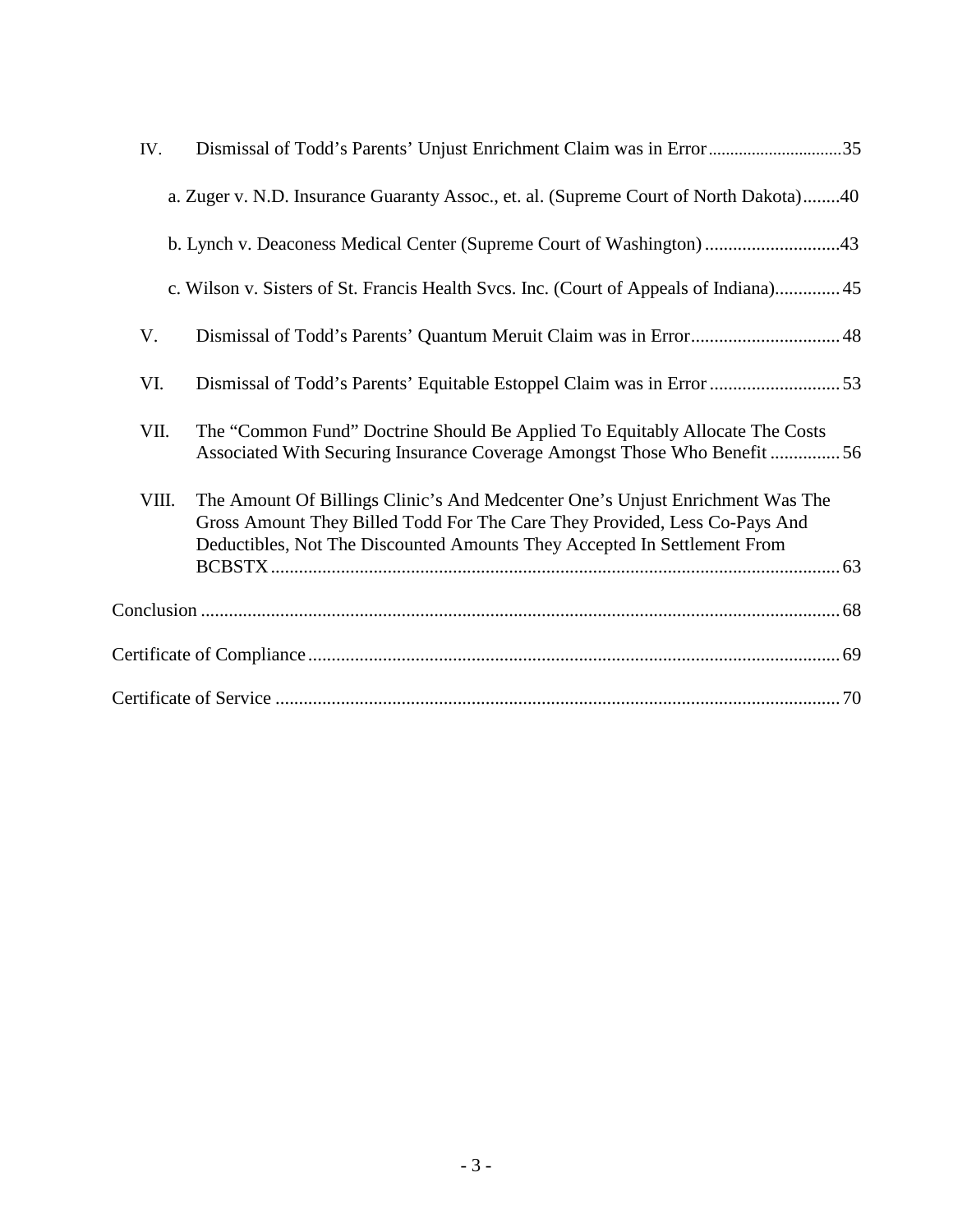# **TABLE OF AUTHORITIES**

| Beyer v. North American Coal & Mining Co., 43 N.D. 401, 175 N.W. 216 (1919)58                |  |
|----------------------------------------------------------------------------------------------|--|
|                                                                                              |  |
|                                                                                              |  |
|                                                                                              |  |
|                                                                                              |  |
|                                                                                              |  |
|                                                                                              |  |
|                                                                                              |  |
|                                                                                              |  |
|                                                                                              |  |
|                                                                                              |  |
|                                                                                              |  |
|                                                                                              |  |
|                                                                                              |  |
|                                                                                              |  |
| Mann v. North Dakota Tax Commissioner, 2007 N.D. 117, 736 N.W.2d 46457                       |  |
|                                                                                              |  |
|                                                                                              |  |
|                                                                                              |  |
| Ritter, Laber & Assocs., Inc. v. Koch Oil, Inc., 2004 ND 117, 680 N.W.2d 634. 35             |  |
| Wilson v. Sisters of St. Francis Health Services, Inc., 952 N.E.2d 793 (Ind. 2011)45, 46, 47 |  |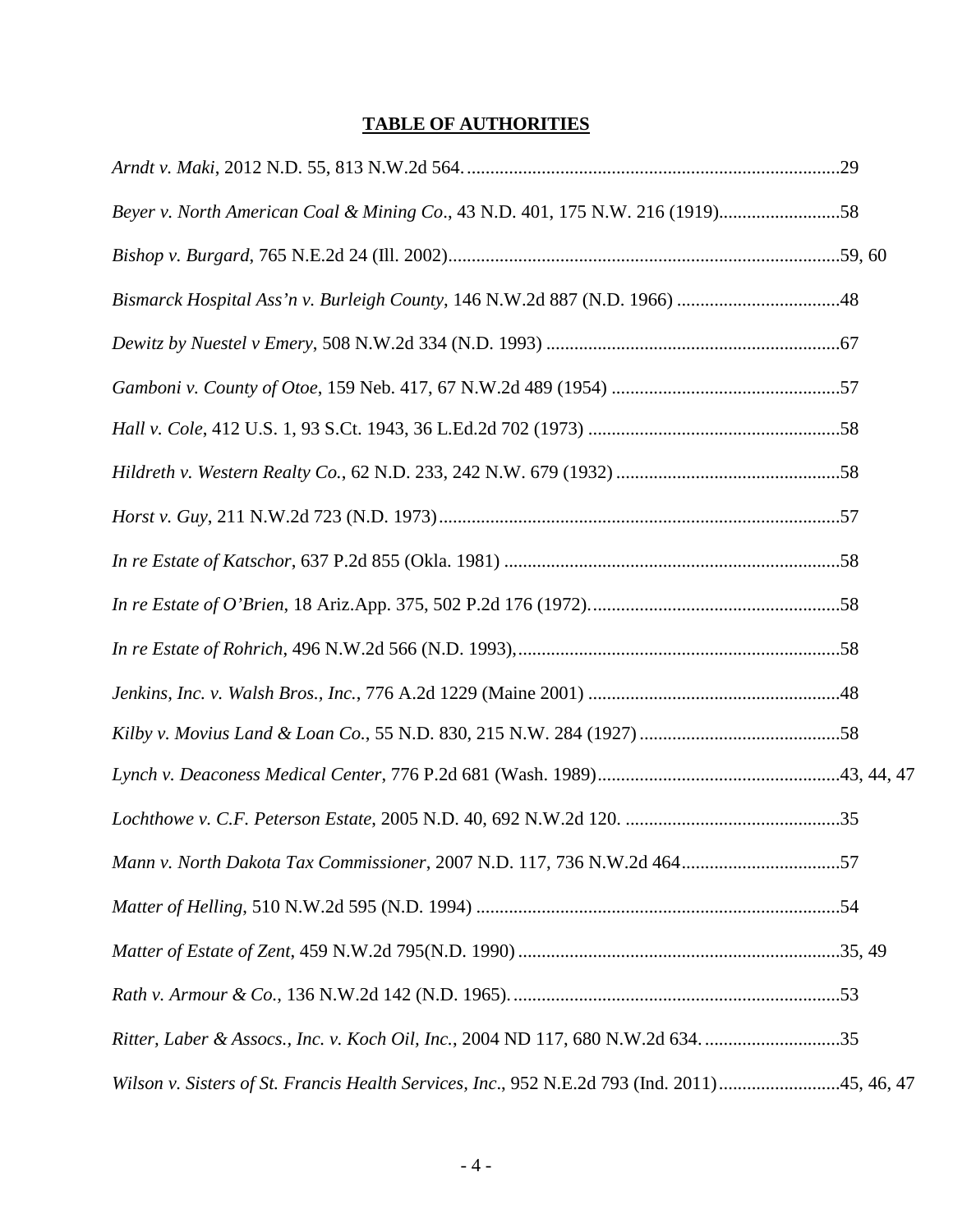*Zuger v. N.D. Insurance Guaranty Assoc., et. al.*, 494 N.W.2d 135 (N.D. 1992).............................40, 41, 42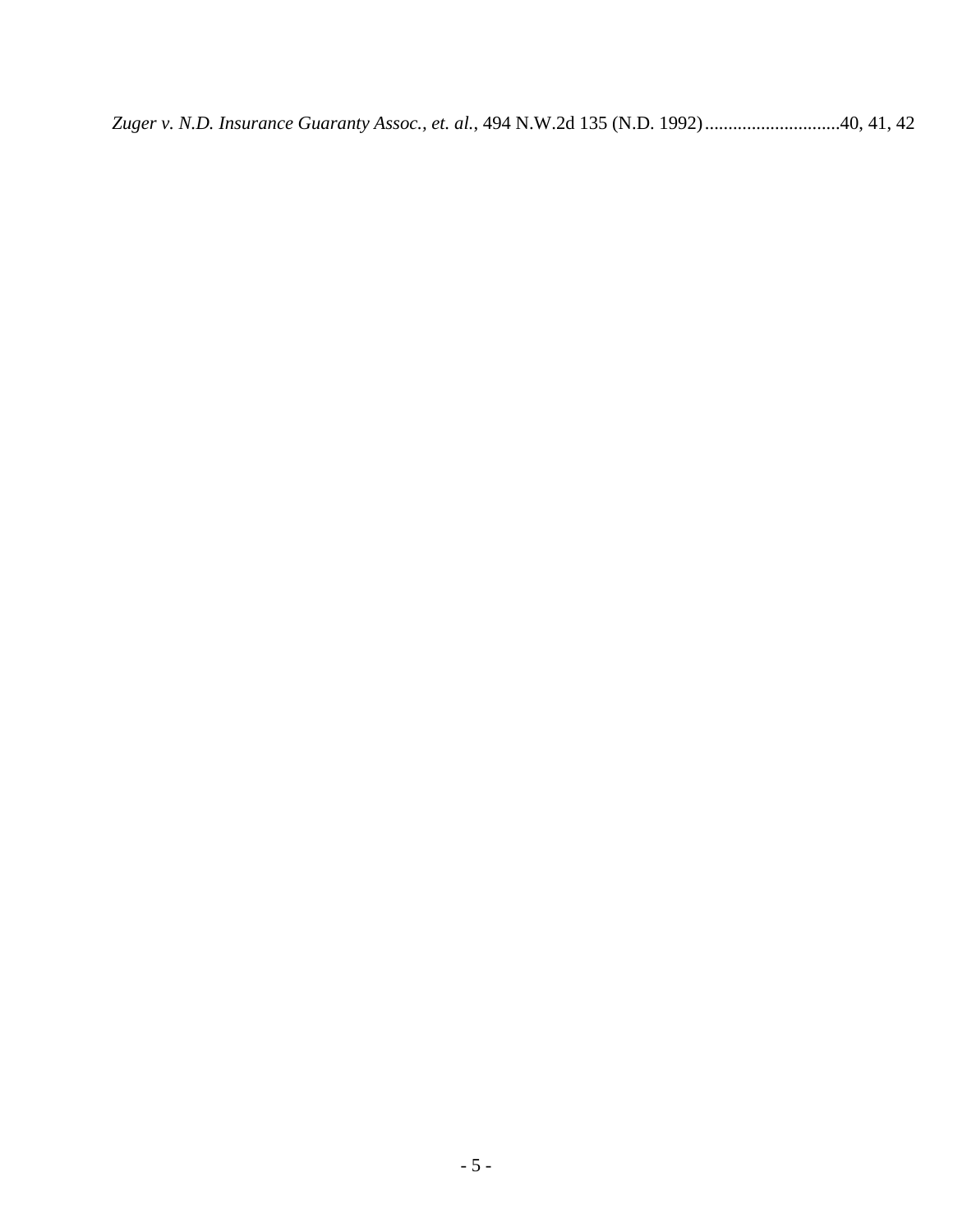#### **STATEMENT OF THE ISSUES**

**(1.)** 1. Whether the trial judge's determination Art Hayden and/or Joy Hayden agreed to be personally liable for the services provided to their adult son, Todd Hayden, by Billings Clinic and Medcenter One, was in error.

2. Whether the trial judge's grant of summary judgment dismissing Art and Joy Hayden's unjust enrichment claim was in error.

3. Whether the trial judge's grant of summary judgment dismissing Art and Joy Hayden's quantum meruit claim was in error.

4. Whether the trial judge's grant of summary judgment dismissing Art and Joy Hayden's equitable estoppel claim was in error.

5. Whether the trial judge's grant of summary judgment dismissing Art and Joy Hayden's and Smith Bakke Porsborg Schweigert Armstrong's common fund claim was in error.

#### **STATEMENT OF THE CASE**

**(2.)** As a result of a June 12, 2009 all-terrain vehicle ("ATV") accident, Todd Hayden ("Todd") sustained permanent brain injuries and is an incapacitated person. Todd has incurred medical expenses well in excess of \$1 million and counting - far exceeding his ability to pay. But for the actions of Todd's parents, Art and Joy Hayden ("Todd's Parents") of paying COBRA premium payments out of their own pockets to maintain Todd's coverage under a group health plan while the health care services at issue were being provided, and in securing through litigation against Todd's health insurer a reversal of a denial of insurance coverage, neither Billings Clinic nor Medcenter One would have ever received payment. Todd's Parents had no legal obligation to incur these detriments which directly benefited Billings Clinic and Medcenter One. Despite the group health plan being the only available private resource for payment of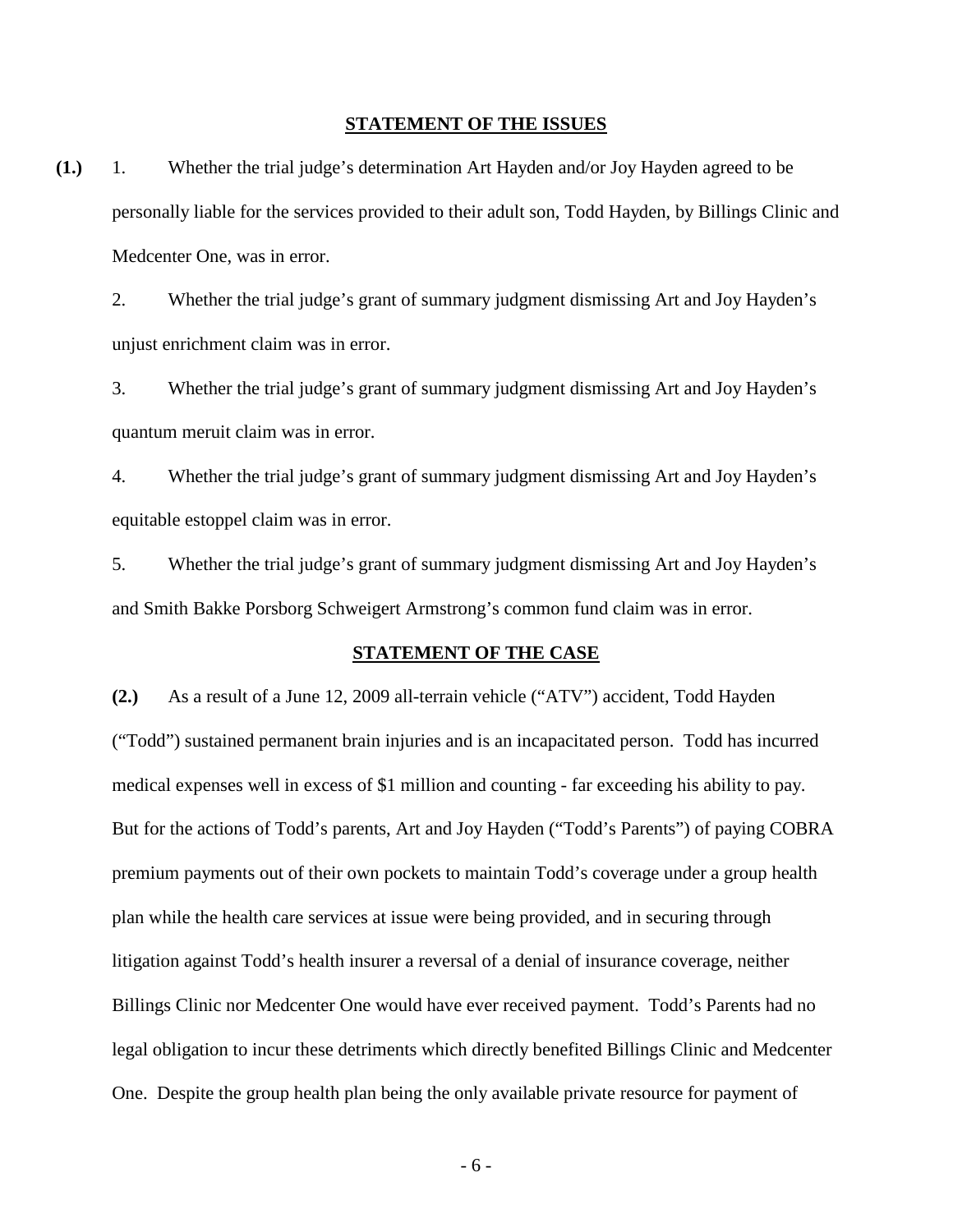Todd's medical bills at issue, Billings Clinic and Medcenter One refused Todd's Parents' request to join in the legal proceedings against Todd's health insurer following the insurer's denial of coverage. Under the circumstances, there is no equitable justification for Billings Clinic and Medcenter One to retain the benefits, cost-free, of the detriments incurred by Todd's Parents – detriments for which Todd's Parents have received no benefit.

**(3.)** Todd's Parents, individually, and as co-guardians and co-conservators of Todd, as well as their legal counsel, Smith Bakke Porsborg Schweigert Armstrong ("Smith Bakke"), commenced this action on January 9, 2012 seeking reimbursement for Todd's Parents out-of-pocket expenses and payment of the attorneys' fees and costs incurred in securing the insurance payments to Billings Clinic and Medcenter One, for which Todd's Parents are individually liable, under the equitable theories of unjust enrichment, quantum meruit and equitable estoppel. On May 17, 2012, Todd's Parents and Smith Bakke moved to amend their pleadings to add a cause of action under the "common fund" doctrine. On July 30, 2012, the trial judge granted Medcenter One and Billings Clinic's summary judgment motions dismissing all claims, including the requested "common fund" doctrine claim, concluding, in relevant part, there was no unjust enrichment of Billings Clinic and Medcenter One as 1) Todd had a legal obligation to pay for the services provided by Billings Clinic and Medcenter One, 2) Todd's Parents' purportedly agreed by contract to pay for the services, and 3) Smith Bakke has a contractual remedy against Todd's Parents for the services rendered in securing the insurance payments to Billings Clinic and Medcenter One.

**(4.)** It is not disputed on appeal Todd had a legal obligation to pay for the services provided him by Billings Clinic and Medcenter One. It is also not disputed Smith Bakke has a legal remedy available against Todd's Parents, individually, and as the co-conservators of Todd, for

- 7 -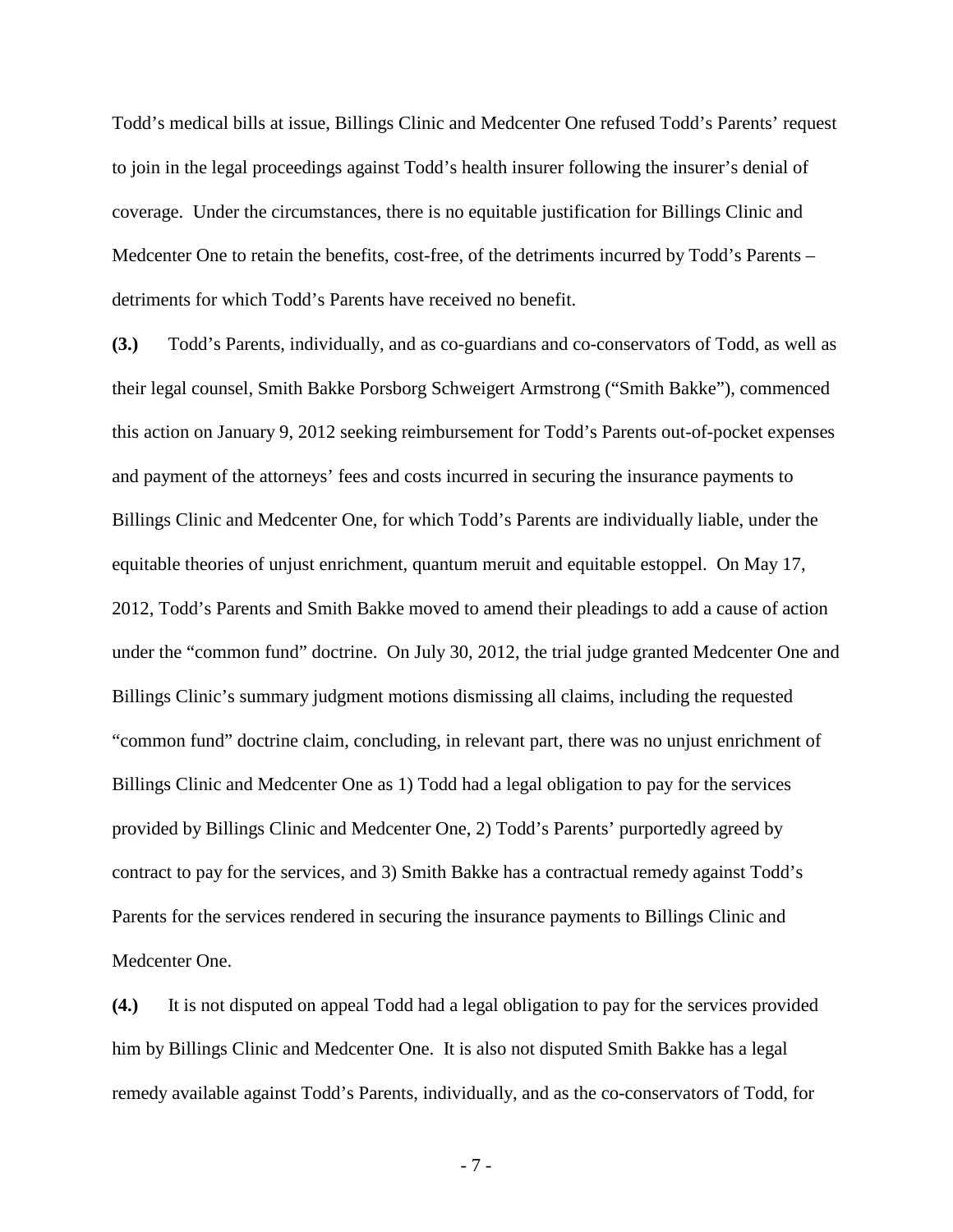collection of its attorney's fees and costs in securing the insurance payments to Billings Clinic and Medcenter One. The trial judge's dismissal of the equitable claims of unjust enrichment, quantum meruit and equitable estoppel of Smith Bakke and Todd Hayden are not being appealed. Instead, the issues on appeal are whether the trial judge erred by concluding Todd's Parents agreed to be responsible, individually, for payment of the services provided Todd by Billings Clinic and Medcenter One, and whether the trial judge erred in dismissing Todds' Parents' equitable claims, as well as the claims of Todd's Parents and Smith Bakke under a "common fund" theory.

#### **STATEMENT OF FACTS**

#### **I. THE PARTIES**

**(5.)** Plaintiffs/Appellants Arthur M. Hayden and Joy Lynn Hayden, husband and wife, ("Todd's Parents") have at all times relevant herein been residents of South Heart, North Dakota. Their son, Todd Lowell Hayden ("Todd"), was at the time of the subject June 12, 2009 accident, an independent single adult residing near Sidney, Montana.

**(6.)** At the time of the subject accident, and for at least ten years prior thereto, Todd was an employee of Nabors Industries, Inc. ("Nabors") and was covered by a group health plan through his employer, and administered by Blue Cross and Blue Shield of Texas ("BCBSTX").

**(7.)** Plaintiff Smith Bakke Porsborg Schweigert & Armstrong ("Smith Bakke") is a legal practice organized under the laws of the State of North Dakota, having its principal place of business in Bismarck, North Dakota. Todd's Parents, individually, and as Todd's coconservators/guardians, retained Smith Bakke on a contingency fee basis to secure insurance coverage payments from BCBSTX following a denial of coverage relative to Todd's injuries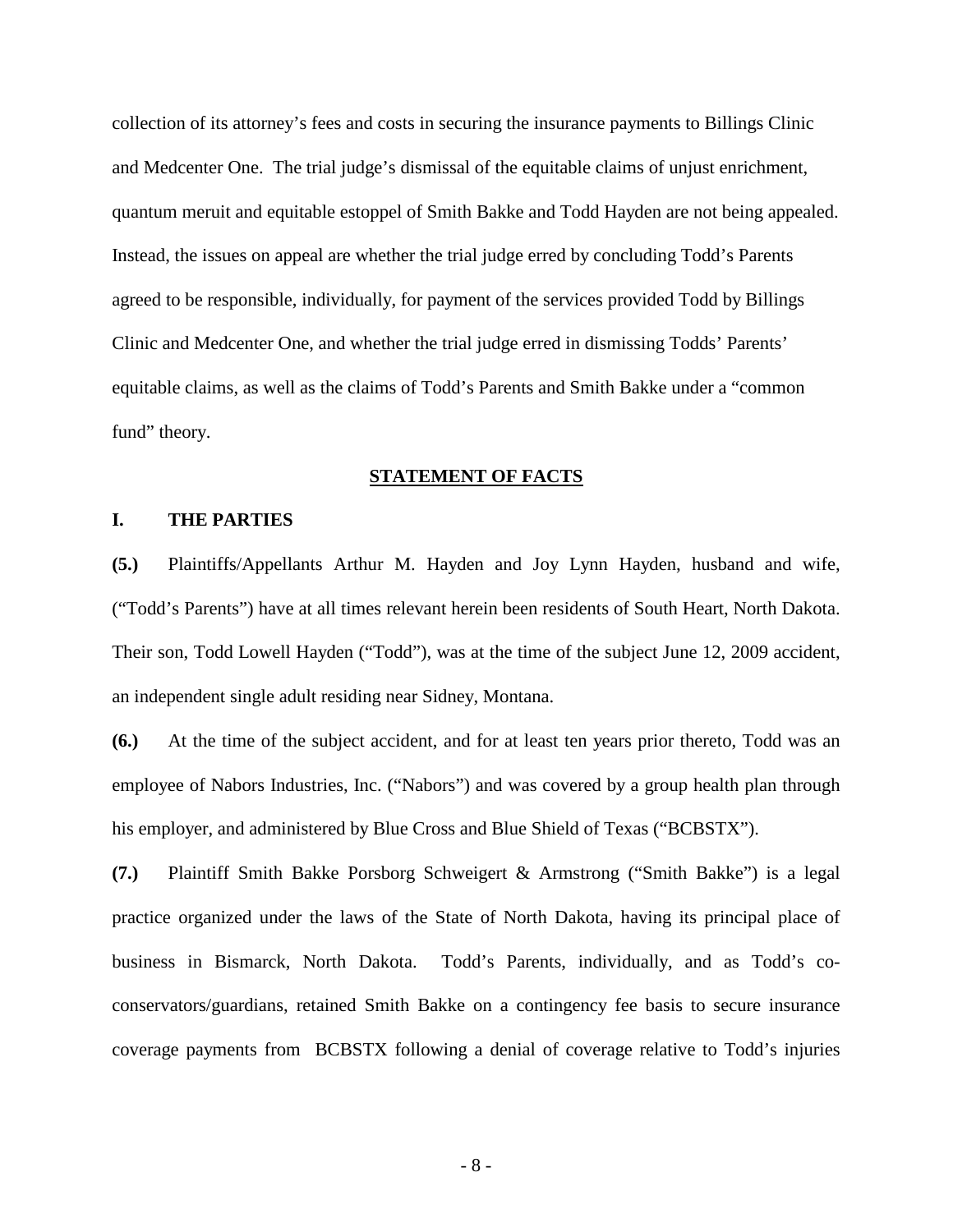stemming from the June 2009 ATV accident, and to pursue any other available legal remedies in relation to payment issues and injuries surrounding Todd's accident.

**(8.)** Defendant Medcenter One, Inc. is a non-profit corporation organized under the laws of the State of North Dakota, and is the owner of the trade name Q & R Clinic. Defendant Medcenter One Living Centers is a non-profit corporation organized under the laws of the State of North Dakota and is the owner of the trade name Medcenter One Mandan Care Center Off Collins. Both Medcenter One, Inc. and Medcenter One Living Centers shall hereinafter be referred to, collectively, as "Medcenter One".

**(9.)** Defendant Billings Clinic is a non-profit corporation organized under the laws of the State of Montana, is found within the State of North Dakota and conducts business in Williston, North Dakota.

### **II. THE ACCIDENT AND SUBSEQUENT CARE PROVIDED TODD HAYDEN**

**(10.)** On June 12, 2009, Todd sustained severe brain injuries as a result of an all-terrain vehicle accident which occurred near Sidney, Montana. As a result of the subject accident, Todd is an incapacitated person (cognitive impairment), and is expected to require significant medical and rehabilitative care for the remainder of his life.

**(11.)** Todd was initially treated for a traumatic brain injury in the emergency room at Sidney Health Center in Sidney, Montana.<sup>[1](#page-8-0)</sup> In the early morning hours of June 13, 2009, Todd was transferred by air ambulance to defendant Billings Clinic in Billings, Montana, where he was treated for his traumatic brain injury and received other medical services for approximately one

 $\overline{1}$ 

<span id="page-8-0"></span><sup>&</sup>lt;sup>1</sup> Sidney Health Center was previously dismissed from this case due to an out-of-court settlement (Doc. #81).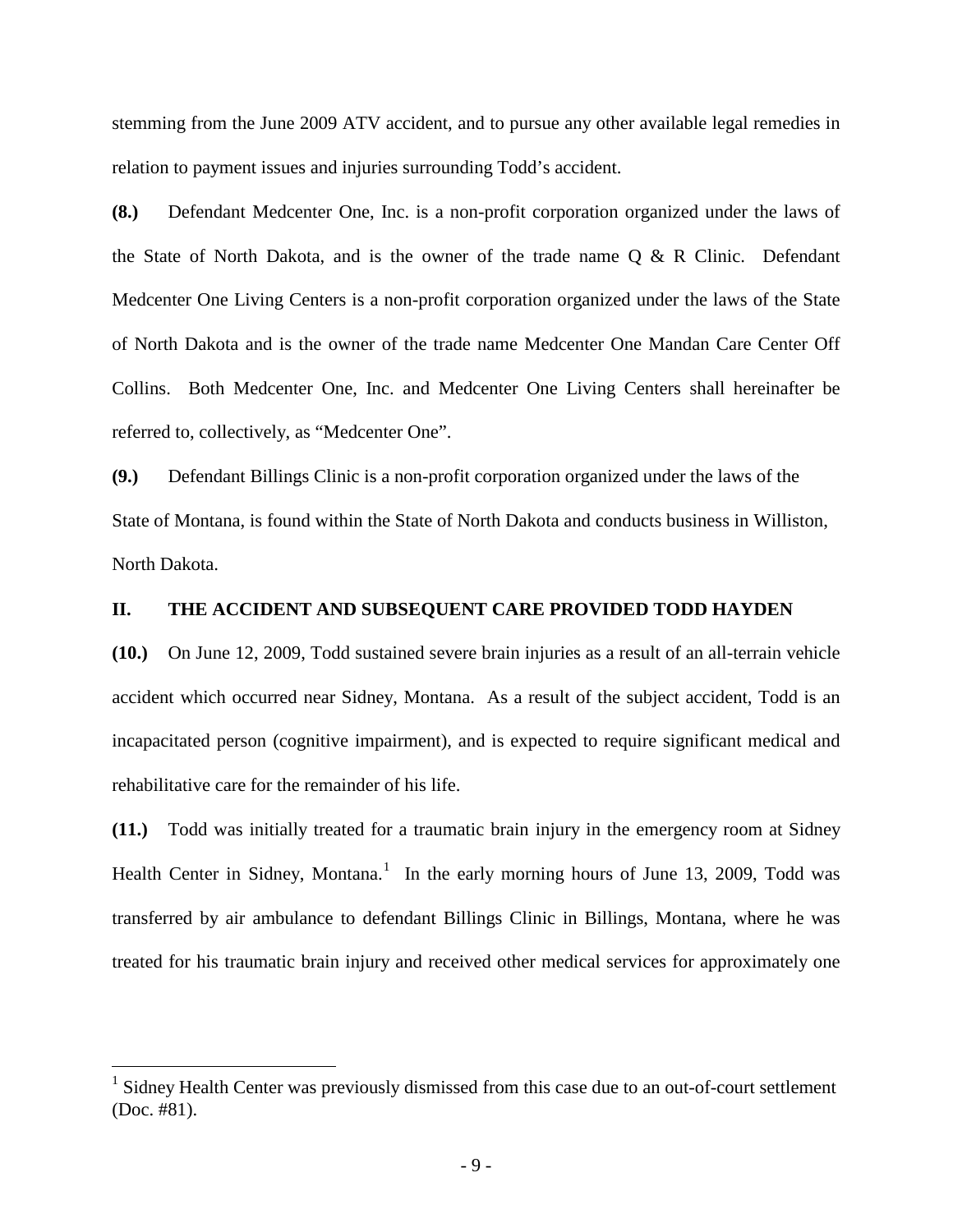month. Billings Clinic has billed Todd in excess of \$227,000 relative to health care provided Todd as a result of the June 2009 ATV accident.

**(12.)** On July 13, 2009, Todd was transferred by air ambulance from Billings Clinic to Medcenter One in order to receive medical treatment closer to Todd's Parents' home in South Heart, North Dakota. (App. 23 at  $\P$  3.) From July 13, 2009 through at least the end of February of 2012, Todd received continuous care from Medcenter One. Medcenter One billed Todd in excess of \$777,000 for care stemming from the subject accident. (*Id*.) Todd has also incurred other medical bills and expenses not at issue in this case.

**(13.)** On August 11, 2009, nearly one month after Todd had been admitted to Medcenter One and while Todd was an incapacitated person, but prior to Todd's Parents being appointed as Todd's co-guardians and co-conservators, Art Hayden signed an Admission/Treatment Agreement with Medcenter One, Inc., listing his relationship to Todd as "father." The agreement provides, in relevant part, as follows:

I, the undersigned, acting for myself or as the legally authorized representative of, Hayden, Todd, do hereby consent to the rendering of such care, which may include routine diagnostic procedures and such medical treatment as the attending physician(s) or professional staff deem necessary or advisable. I further acknowledge with Medcenter One Inc. ("Medcenter One") as follows:

 $*$   $*$   $*$ 

3. **If** I am the Patient, **or** an individual legally obligated to pay for medical services provided to the Patient or a guarantor of payment, I agree to pay and am financially responsible for Medcenter One's established charges for all services, facilities and supplies provided to the Patient.

 $*$   $*$   $*$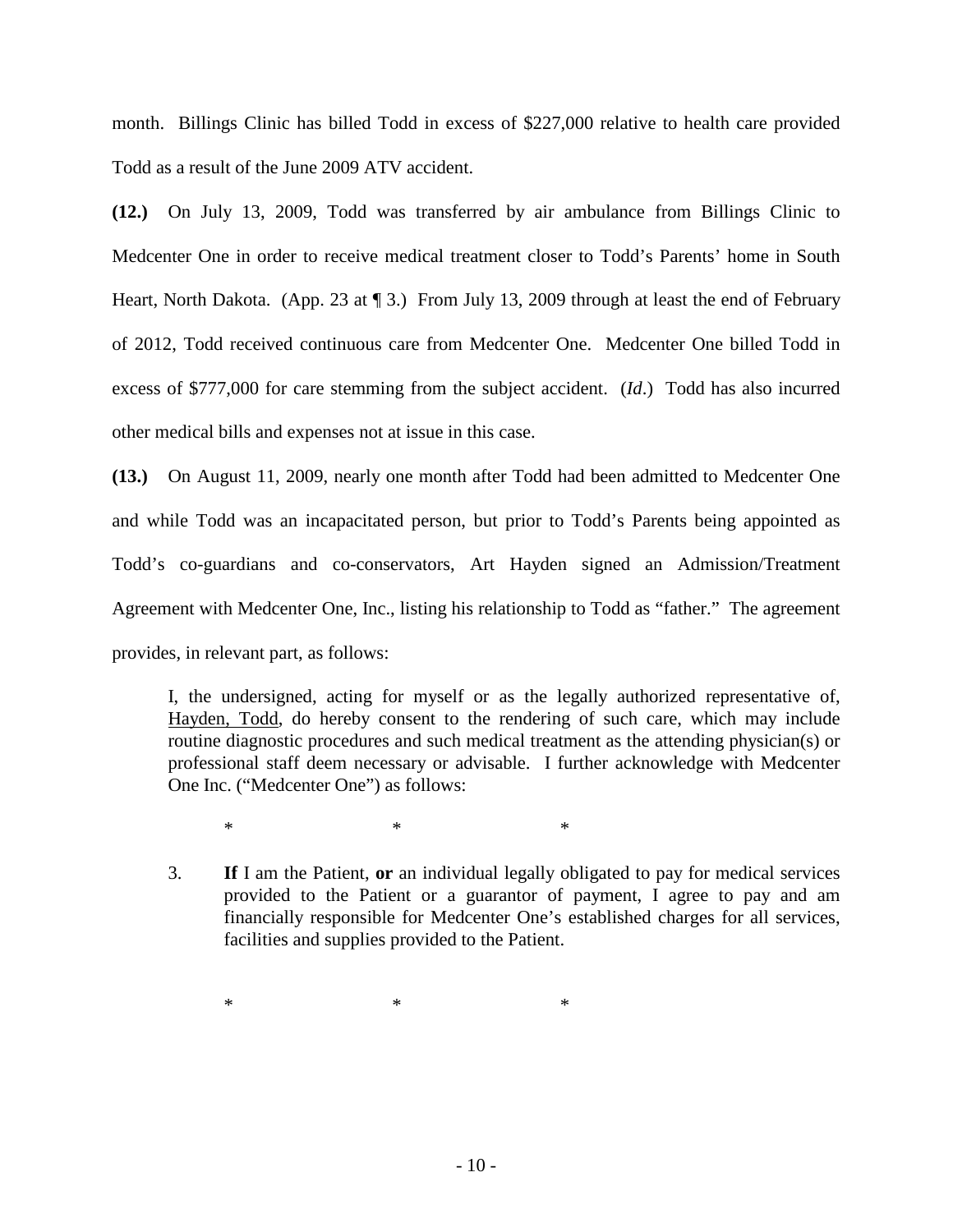(App. 180 [bold added, underline in original].) Todd's Parents did not sign any personal guaranty of payment relative to the care provided to Todd by either Billings Clinic or Medcenter One.

**(14.)** Todd's Parents were appointed co-guardians and co-conservators for Todd, an incapacitated person, on September 9, 2009. Medcenter One concedes, despite Todd's Parents being appointed as Todd's co-guardians and co-conservators, only "Todd remained the financially responsible party for his medical bills." (Doc. 49 at p. 2; *see* Transcript at pp. 14-15 ("Todd Hayden, their son, is the debtor, and that's who guaranteed the debt that he incurred at Medcenter One and he's the financial [sic] responsible party. . . . Medcenter One has never sought payment from Art and Joy Hayden.")

**(15.)** As a result of Joy Hayden receiving medical bills and telephone calls from representatives of Billings Clinic and Medcenter One requesting payment for the care provided to Todd, Todd's Parents believed either they and/or Todd would or may be responsible for paying those medical bills. (App. 44-45 at ¶ 3; App. 62-69.)

### **III. TODD'S INSURER REFUSES COVERAGE FOR INJURIES STEMMING FROM ATV ACCIDENT**

**(16.)** At the time of the accident, Todd was an independent adult employed by Nabors Well Services Co., an affiliate of Nabors Industries ("Nabors"), and was covered under a group health plan administered by Blue Cross Blue Shield of Texas (BCBSTX). The group health plan provides coverage up to a maximum of \$2 million.

**(17.)** Between June 2009 and February of 2010, Todd's Parents contacted BCBSTX on numerous occasions inquiring about health insurance benefits for Todd pursuant to the health insurance policy. Billings Clinic and Medcenter One also directly submitted claims to BCBSTX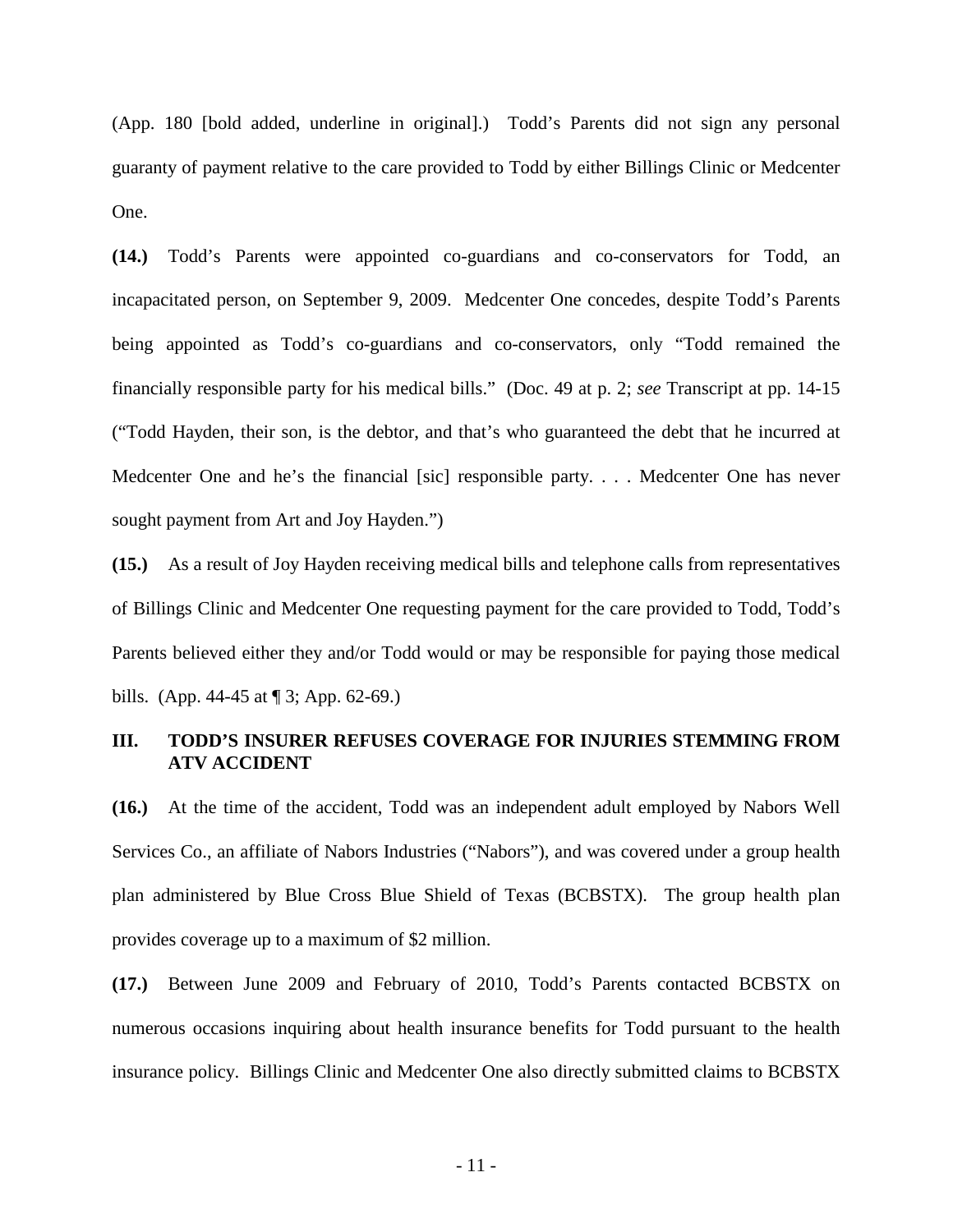for payment of care provided to Todd stemming from the subject accident. (Transcript at pp. 4-5, 12-13.) Although some initial claims were paid by BCBSTX, payments were quickly discontinued. BCBSTX representatives initially indicated by phone to Todd's Parents that Todd's claim for health insurance benefits was denied because his injuries were the result of an ATV accident, which was allegedly not covered by the health insurance policy. There is in fact no exclusion in the health insurance policy for injuries caused by ATV accidents. BCBSTX representatives later stated by phone the claim for health insurance benefits was being denied due to alleged involvement of alcohol in the accident. In fact there was no alcohol involved in the accident. Despite Todd's Parents' repeated requests, BCBSTX and Nabors wrongfully refused to provide health insurance coverage for Todd's injuries for which Todd was entitled.

**(18.)** On March 2, 2010, BCBSTX finally provided its final and only written denial of the claim for health insurance benefits for Todd, which indicated BCBSTX would not pay for any accidents where there was alcohol involved. Todd's blood alcohol level at the time of the accident was determined by testing immediately following his accident to be minimal and/or inconsequential and would not constitute a justifiable basis for denial of health care benefits per the policy terms and conditions. BCBSTX denial of coverage based on Todd having "alcohol on board" was found by Nabors on appeal to be completely without any basis whatsoever.

### **IV. TODD'S PARENTS RETAIN LEGAL COUNSEL AND INVITE BILLINGS AND MEDCENTER ONE TO JOIN IN LITIGATION TO COMPEL INSURANCE COVERAGE**

**(19.)** On March 25, 2010, following preliminary discussions with Todd's Parents and prior to commencement of any litigation, Randall Bakke of Smith Bakke, contacted Medcenter One and was directed to Lori Blees. (App. 71 at ¶ 3.) Bakke advised Ms. Blees Todd's Parents would be filing a lawsuit against BCBSTX and Nabors to compel insurance coverage under Todd's group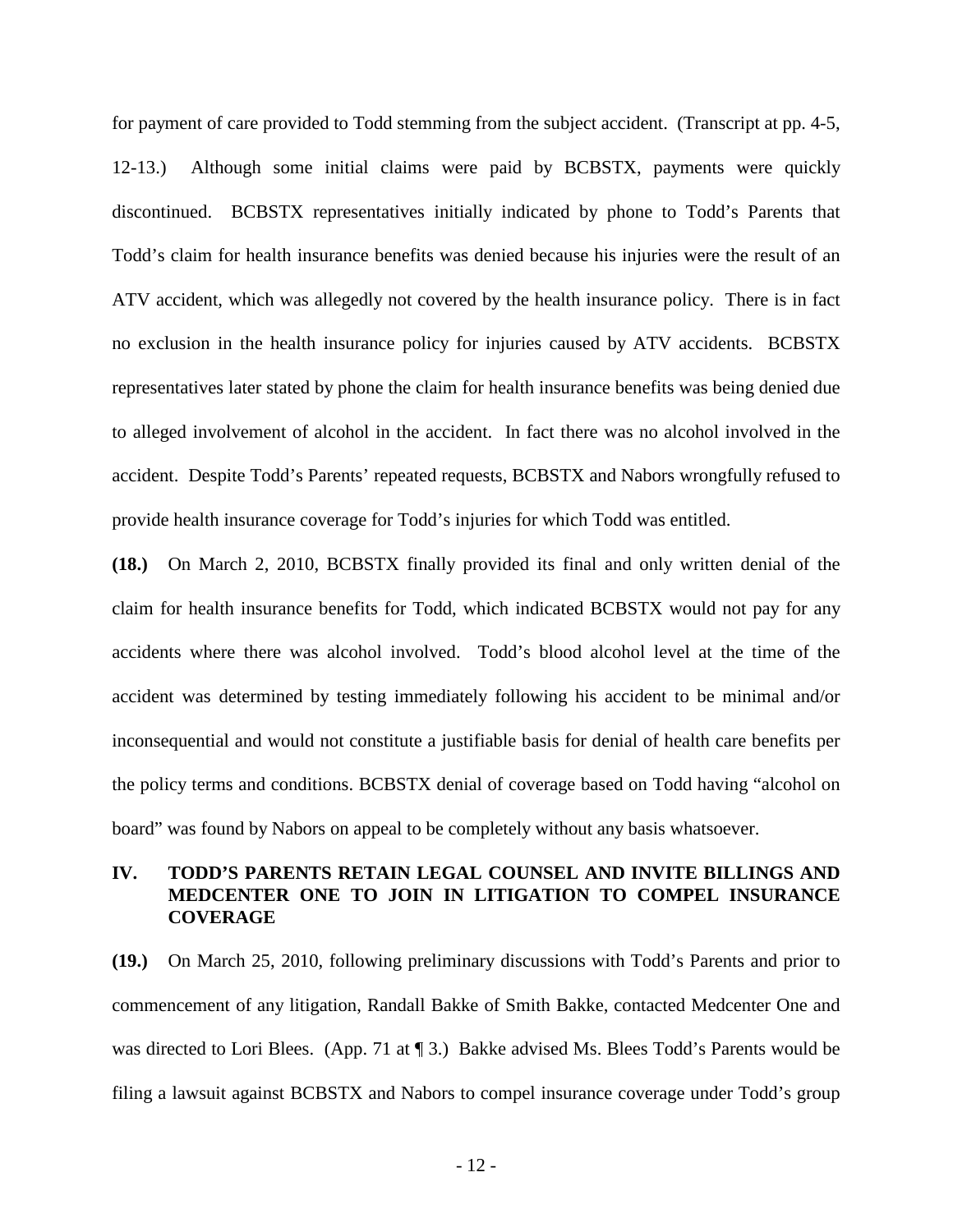health plan administered by BCBSTX. *Id*. Bakke requested Medcenter One join forces with Todd's Parents to pursue a lawsuit against BCBSTX to pursue recovery of medical benefits due the Medcenter One; however Ms. Blees indicated Medcenter One would not join in the lawsuit because it was a "lost cause" and Medcenter One would leave the situation between the patient and the insurance carrier. *Id*.

**(20.)** On March 26, 2010, Todd's Parents, individually, and as co-conservators and coguardians of Todd Hayden, entered into a contingency fee agreement (App. 42) with Smith Bakke to represent them in attempts to compel BCBSTX to provide coverage for the medical care provided to Todd relative to his injuries stemming from the June 2009 ATV accident and in relation to other possible claims. Todd's Parents were induced to commence this lawsuit in part as a result of their belief they and/or Todd were financially responsible for payment of Todd's care provided by Billings Clinic and Medcenter One. (App. 44-45 at ¶ 3.)

**(21.)** On April 1, 2010, Billings Clinic was put on notice of Todd's Parents' impending lawsuit as a result of a records requests submitted by Smith Bakke to Billings Clinic which identified Smith Bakke as counsel for Todd's Parents in relation to their claims against Nabors and/or BCBSTX. (App. 30-31 at  $\P$  2.) A representative of Smith Bakke also spoke with a representative of Billings Clinic on or about April 19, 2010 regarding the same. *Id.* at ¶ 3. Smith Bakke also spoke with a billing representative from Billings Clinic in approximately late February/early March 2011. All of these communications demonstrate Billings Clinic was on notice regarding the Haydens' claim against BCBSTX and Nabors for wrongful denial of health care benefits, but simply chose not to pursue the matter.

# **IV. TODD'S PARENTS COMMENCE LITIGATION TO COMPEL INSURANCE COVERAGE**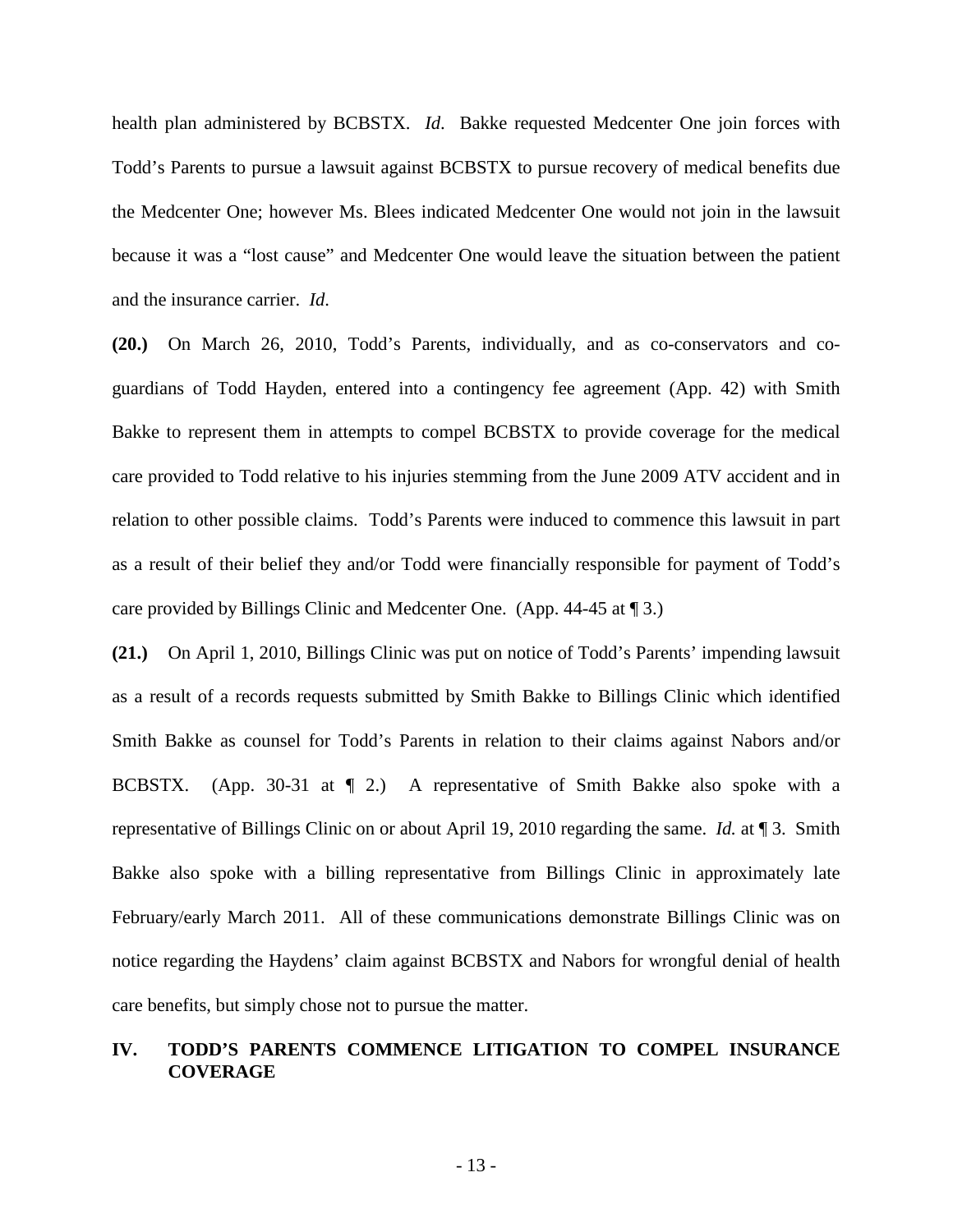**(22.)** On June 28, 2010, Todd's Parents, through Smith Bakke, commenced a lawsuit entitled *Hayden v. BCBSTX, et. al.*, Civil No. 1:10-cv-050 in the United States District Court for the District of North Dakota alleging various state and federal claims against BCBSTX, Nabors and Health Care Service Corporation for their wrongful failure to pay insurance benefits for the health care provided Todd as a result of the June 2009 ATV accident. Smith Bakke served and responded to discovery requests, filed multiple administrative appeals of BCBSTX's denial of health care benefits, has prepared and filed numerous motions and briefs requesting declaratory relief, has responded to motions filed by BCBSTX, and has performed numerous other legal tasks relative to the federal court action. Smith Bakke has spent hundreds of hours (in excess of 900 hours to date) pursing recovery of health insurance benefits for Todd from BCBSTX and related entities. (App. 71 at  $\P$  6.) Although insurance coverage for Todd's injuries stemming from the subject accident, in general, has now been conceded by BCBSTX, the federal action is ongoing relative to specific instances of care provided Todd for which coverage is yet being denied.

**(23.)** On May 24, 2011, Nabors, the other plan administrator, reversed BCBSTX's previous denial of health care benefits and admitted Todd was entitled to health care benefits under the provisions of his health insurance policy with BCBSTX. Smith Bakke immediately contacted counsel for BCBSTX and demanded payment of the gross amounts being billed to Todd by Billings Clinic and Medcenter One be sent directly to Smith Bakke, as counsel for the Haydens. Such a direct payment to the insured, Todd, was allowed for under the BCBSTX insurance policy. Instead, on or about June 8, 2011, BCBSTX began making payments for medical care provided Todd at discounted rates directly to Todd's medical service providers, including Medcenter One and Billings Clinic, without notifying Todd's Parents or their counsel, Smith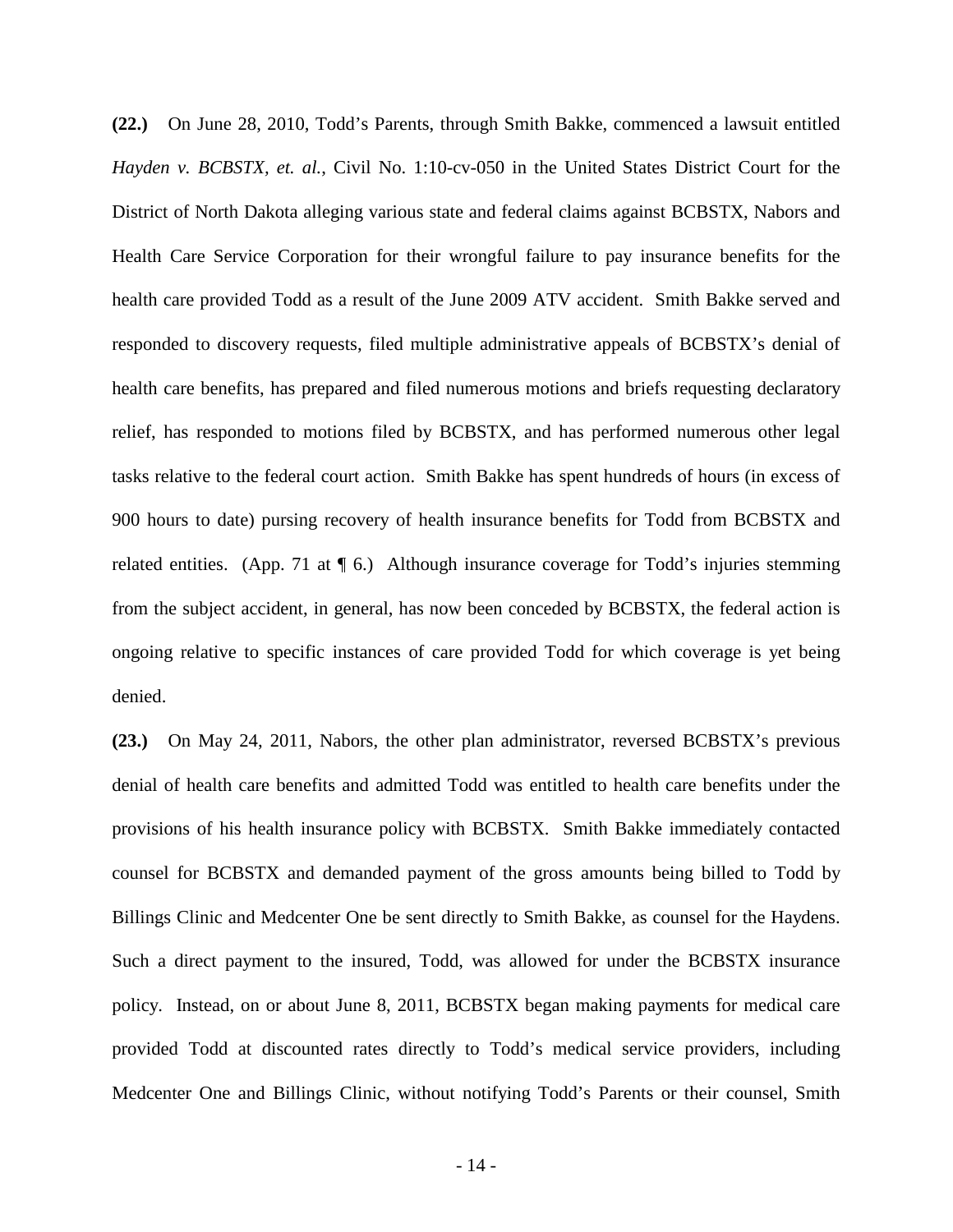Bakke. (App. 23-24 at  $\P$  5.) The direct payments by BCBSTX to Medcenter One and Billings Clinic did not extinguish Todd's obligations for co-pays or deductibles to Medcenter One. *See* Transcript at pp. 7-8, 53; Doc. #49 at p. 3.)

# **V. TODD'S PARENTS EXPENDED THEIR OWN TIME AND MONEY IN SECURING INSURANCE COVERAGE PAYMENTS MADE DIRECTLY TO BILLINGS CLINIC AND MEDCENTER ONE – TODD'S PARENTS HAD NO LEGAL OBLIGATION TO DO SO**

**(24.)** Todd's Parents have expended significant amounts of time, energy, and financial expense in securing insurance coverage payments for the care provided Todd by Billings Clinic and Medcenter One. In order to preserve Todd's right to recovery of benefits under his insurance policy with BCBSTX and to prevent Todd Hayden's insurance policy from lapsing, Todd's Parents began making COBRA premium payments out of their own pockets in approximately October 2009, and continued to do so for the full duration of available COBRA coverage, through the end of February of 2012. (App. 44 at ¶ 2.) Todd's Parents paid at least \$8,891.37 in COBRA premium payments from their own funds to maintain coverage for Todd despite the fact BCBSTX was wrongfully denying coverage at the time. (App. 44 at  $\mathbb{I}$  2; App. 70-71 at  $\mathbb{I}$  2.) Medcenter One and Billings Clinic have been the beneficiaries of significant health insurance benefits being paid directly to them as a result of these COBRA payments – payments which Todd had no ability, and which Todd's Parents had no obligation, to make. In addition Medcenter One and Billings Clinic have been the beneficiaries of all the time and expense incurred by Smith Bakke and Todd's Parents in pursing litigation in federal court to obtain coverage by BCBSTX for the health care benefits provided by Medcenter One and Billings Clinic.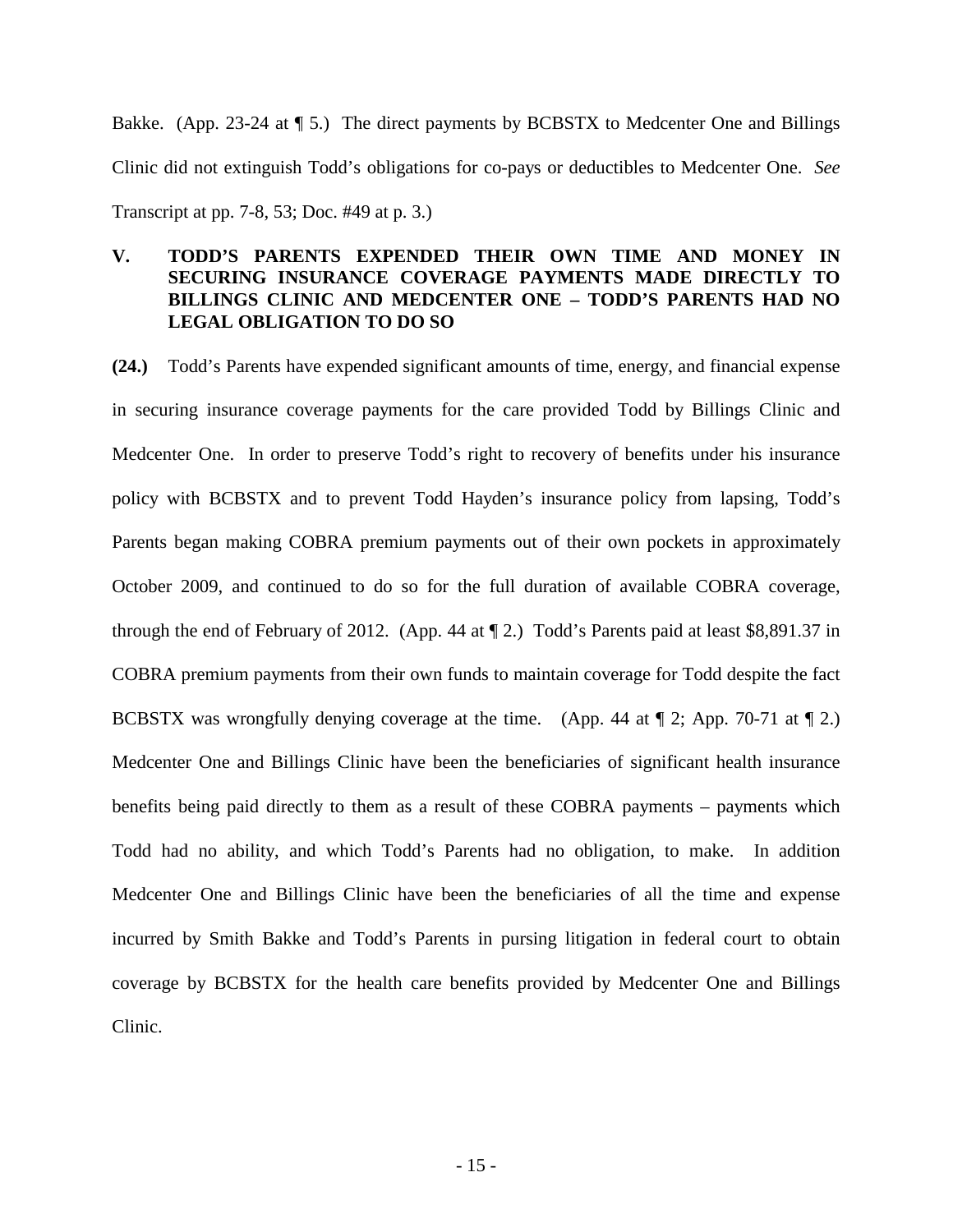**(25.)** In addition, Todd's Parents, individually, and as co-conservators and co-guardians for Todd, entered into a contingency fee contract (Doc. 43) with their legal counsel, Smith Bakke, on March 26, 2010 to compel insurance coverage from BCBSTX and Nabors for Todd's injuries stemming from the June 2009 ATV accident, among other possible claims, including pursuant to the federal action discussed above. As Smith Bakke has been successful in securing insurance coverage from BCBSTX for the care provided by Billings and Medcenter One, Todd's Parents have incurred significant personal liability for the attorneys' fees and costs associated therewith – liabilities for which Todd's Parents will receive no benefit (i.e. Todd's Parents are under no individual legal obligation to pay for the care provided to Todd).

# **VI. TODD'S PARENTS COMMENCE THIS ACTION SEEKING REIMBURSEMENT FOR OUT-OF-POCKET EXPENSES AND LIABILITY INCURRED FOR THE BENEFIT OF BILLINGS AND MEDCENTER ONE**

**(26.)** Todd's Parents commenced this action against Billings Clinic and Medcenter One on January 9, 2012 requesting reimbursement for their out-of-pocket expenses and liabilities incurred in securing insurance coverage payments to Billings Clinic and Medcenter One on the equitable theories of unjust enrichment, quantum meruit, and equitable estoppel.

# **VII. THE TRIAL JUDGE GRANTS MEDCENTER ONE AND BILLINGS CLINIC SUMMARY JUDGMENT DISMISSING ALL CLAIMS**

**(27.)** On March 3, 2012, just over two months after this case was commenced and prior to any meaningful discovery having occurred, Medcenter One moved for summary judgment. Billings Clinic joined therein<sup>[2](#page-15-0)</sup>. Pursuant to *Order on Motion for Summary Judgment* dated July 30, 2012,

<span id="page-15-0"></span> $\overline{a}$  $2$  Although Billings Clinic had previously filed a motion to dismiss, based in part upon an alleged lack of jurisdiction by the trial court, Billings Clinic waived the jurisdictional issue and joined in Medcenter One's motion for summary judgment*. See Order on Motion for Summary Judgment* (App. 198) at p. 4 ("Further, because Billings joined MCO's summary judgment motion, which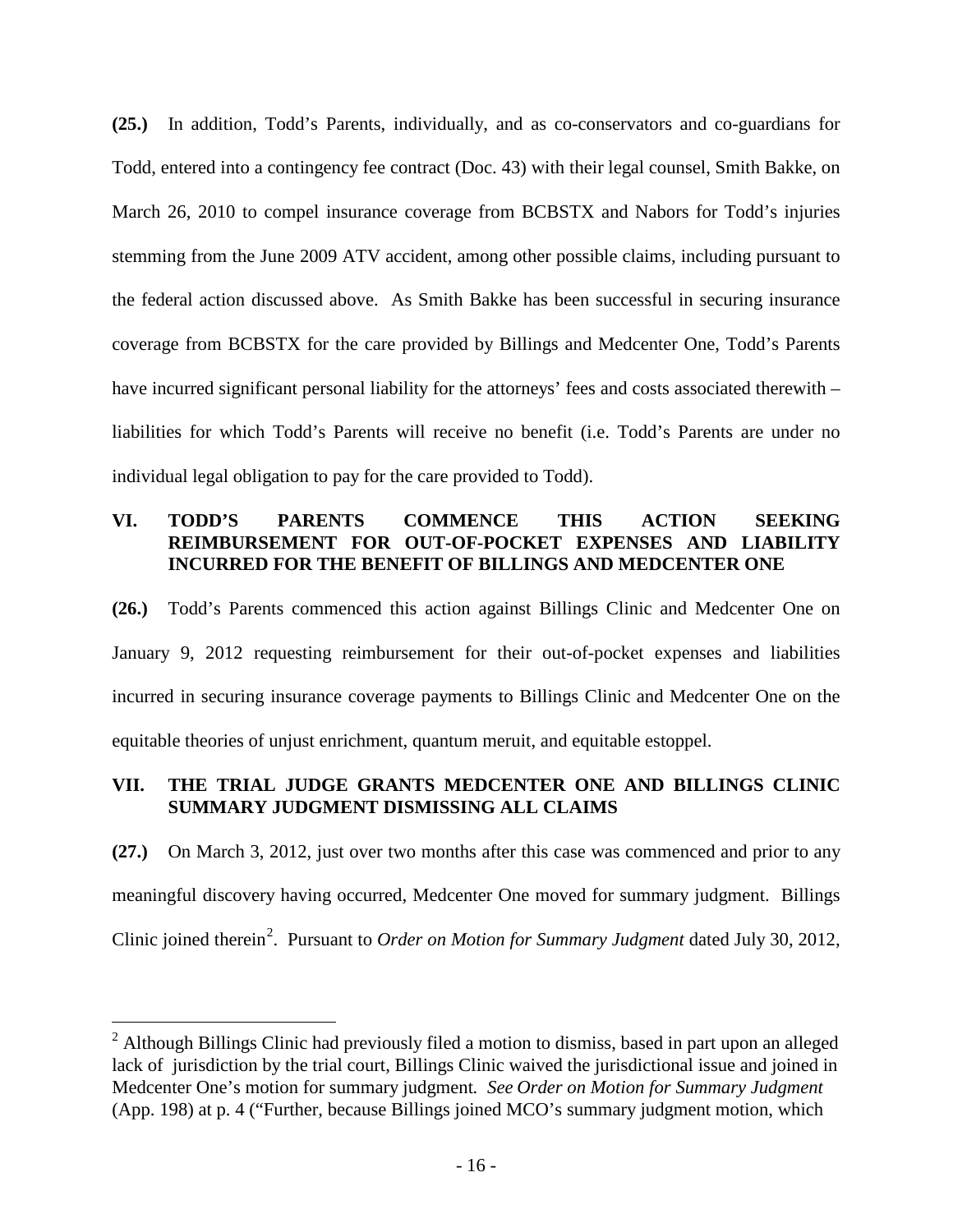District Judge Thomas J. Schnieder granted Billings Clinic and Medcenter One summary judgment dismissing all claims in this action, concluding, in relevant part, Billings Clinic and Medcenter One were not unjustly enriched as 1) Todd had a legal obligation to pay for the care provided him by Billings Clinic and Medcenter One, 2) Todd's Parents purportedly contractually agreed to be individually liable for payment of the care provided Todd, and 3) Smith Bakke had a legal contractual remedy against Todd's Parents for payment of attorneys fees and costs incurred. **(28.)** Todd's Parents, individually, and as co-guardians and co-conservators of Todd, as well as Smith Bakke, timely filed their *Notice of Appeal* from the *Order on Motion for Summary* 

*Judgment* and *Judgment* entered July 30, 2012 on August 30, 2012. (App. 215.)

### **ARGUMENT**

### **I. STANDARD OF REVIEW**

**(29.)** The standard of review of a grant of summary judgment has recently been summarized by

this Court as follows:

Summary judgment is a procedural device for the prompt resolution of a controversy on the merits without a trial if there are no genuine issues of material fact or inferences that can reasonably be drawn from undisputed facts, or if the only issues to be resolved are questions of law. A party moving for summary judgment has the burden of showing there are no genuine issues of material fact and the moving party is entitled to judgment as a matter of law. In determining whether summary judgment was appropriately granted, we must view the evidence in the light most favorable to the party opposing the motion, and that party will be given the benefit of all favorable inferences which can reasonably be drawn from the record. On appeal, this Court decides whether the information available to the district court precluded the existence of a genuine issue of material fact and entitled the moving party to judgment as a matter of law. Whether the district court properly granted summary judgment is a question of law which we review de novo on the entire record.

*Arndt v. Maki*, 2012 ND 55, ¶ 10, 813 N.W.2d 564, 568 (citations omitted).

Ĩ. is based on North Dakota law, this Court will assume Billings has agreed to application of North Dakota law to this suit.").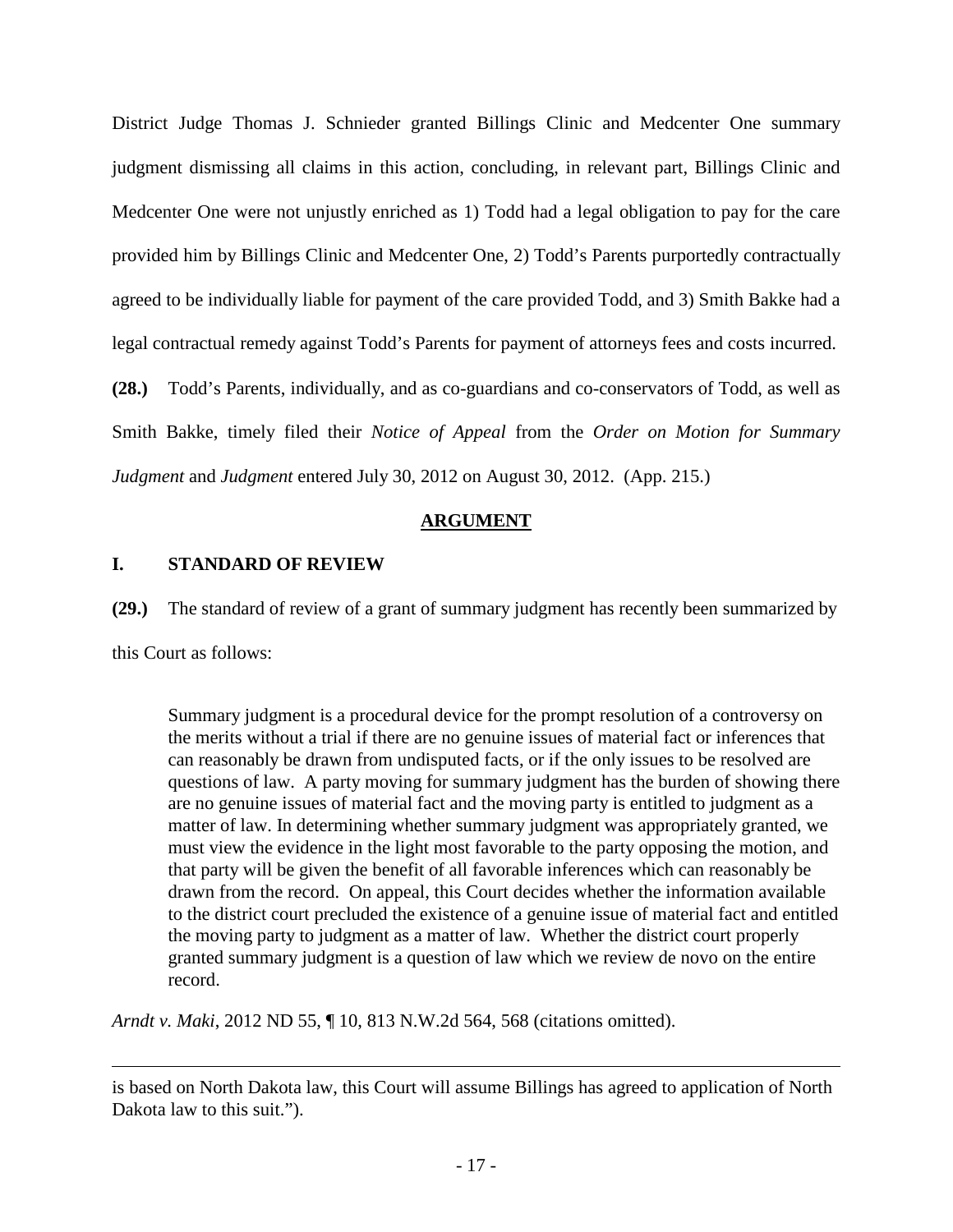**(30.)** The trial judge's grant of summary judgment dismissing Todd's Parents' equitable claims was in error as the trial judge's decision is premised upon an erroneous determination Todd's Parents are or were legally obligated to pay for the health care provided to Todd.

# **II. THE TRIAL JUDGE'S RULING ON THE MOTION FOR SUMMARY JUDGMENT WAS PREMATURE AS TODD'S PARENTS WERE NOT AFFORDED A REASONABLE OPPORTUNITY TO CONDUCT DISCOVERY**

**(31.)** As a threshold matter, Billings and Medcenter One's motion for summary judgment at issue was premature. This case was commenced via *Summons* & *Complaint* dated January 4, 2012, served through admission of service upon Medcenter One on January 9, 2012. Medcenter One (later joined by Billings) served its motion for summary judgment on February 20, 2012, only forty-two days after this action was commenced. Todd's Parents were not afforded an opportunity to conduct meaningful discovery on several issues, including but not limited to the following:

- what negotiations occurred between Medcenter One and BCBSTX resulting in Medcenter One accepting only approximately \$500,000 when benefits under the policy were due in the amount of \$777,191 (gross amount billed Todd), and to determine what portion of the difference pertains to Todd's purported ongoing co-pay and deductibles obligation;
- what negotiations occurred between Billings Clinic and BCBSTX resulting in Billings Clinic accepting only approximately \$199,000 when benefits under the policy were due in the amount of \$227,000 (gross amounts billed Todd);
- how nursing home charges incurred by Todd while in the care of Medcenter One Living Centers were negotiated with BCBSTX under the applicable North Dakota Rate Equalization Clause; and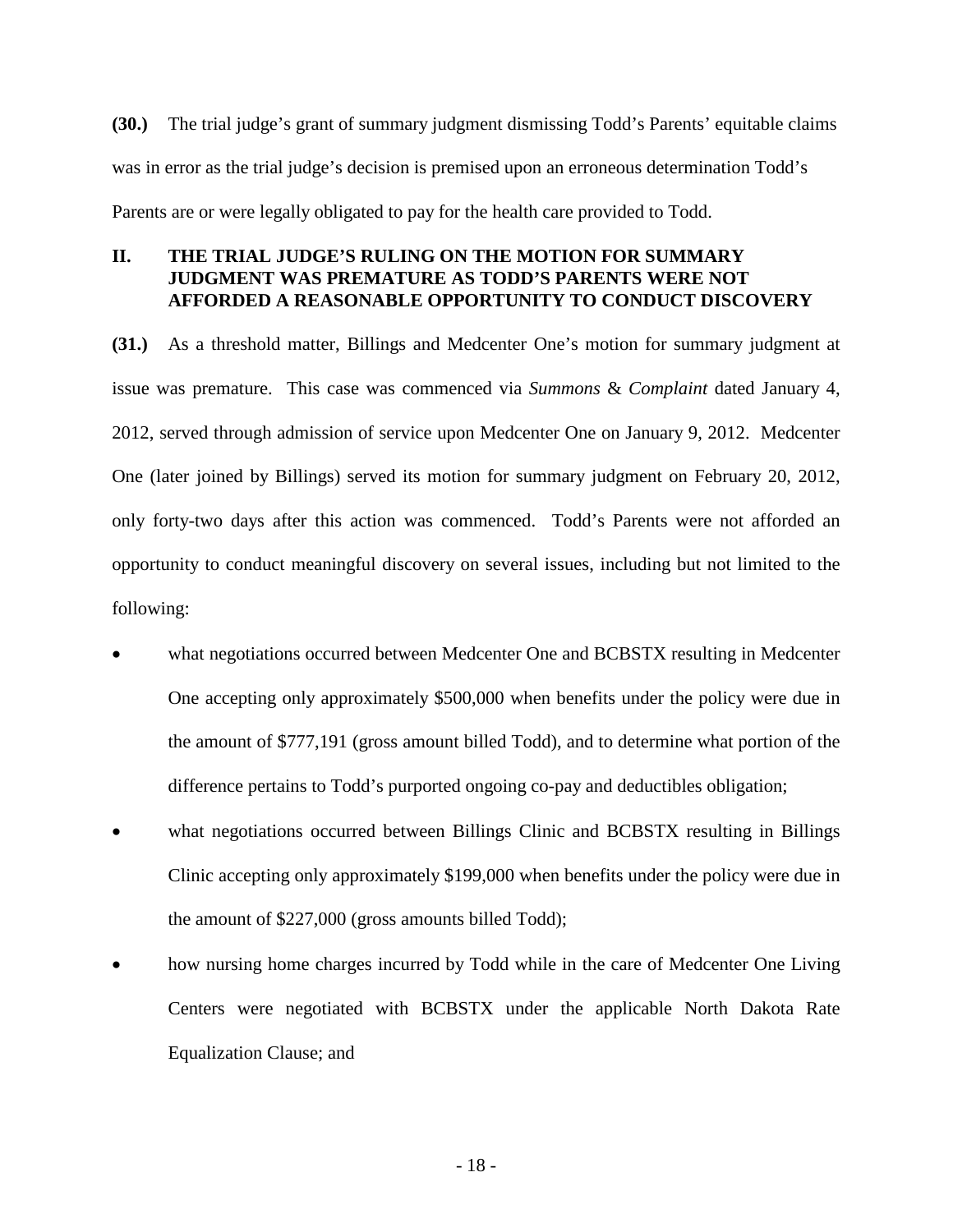what fee arrangement Medcenter One had with the collection agency it retained to pursue a recovery from the Haydens which would demonstrate Medcenter One was aware collection efforts are not free and must be paid.

### **III. THE TRIAL JUDGE'S DISMISSAL OF TODD'S PARENTS' EQUITABLE CLAIMS WAS BASED UPON A CRITICAL ERROR OF FACT – TODD'S PARENTS DID NOT AGREE TO PAY FOR TODD'S CARE**

**(32.)** The trial judge justified the dismissal of the equitable claims of Todd's Parents on the erroneous determination "the Haydens expressly agreed that either they [or] Todd Hayden would pay MCO for charges related to Todd Hayden's medical treatment." (*Order on Motion for Summary Judgment* [App. 203] at p. 9, citing paragraph 3 of the Medcenter One Admission/Treatment Agreement [App. 180] reproduced in relevant part in paragraph II of the Facts hereof.) Art Hayden signed the document as Todd's father over one month after Todd had already been admitted to Medcenter One, and the Admission/Treatment Agreement does not constitute a promise by Todd's Parents to pay for the care provided to Todd. Instead, paragraph 3 of the Admission/Treatment Agreement expressly states payment will be made by the patient or an individual legally obligated to pay for the medical services provided to the patient or a guarantor. The Admission/Treatment Agreement does not constitute an agreement by Todd's Parents to pay for the care provided to Todd. The Admission/Treatment Agreement specifically says "If I am the patient, or an individual obligated to pay...." (App. 180 at  $\P$  3.) This is clearly not a commitment by Todd's Parents to personally pay for Toddy's medical care at Medcenter One. In addition, Todd's Parents never signed any guaranty of payment on behalf of Todd and were not otherwise legally obligated to pay for his medical care. Art Hayden signed the agreement on behalf of Todd as Todd was mentally incapable of doing so on his own behalf. Although Todd's Parents were subsequently, on September 9, 2009, appointed as Todd's co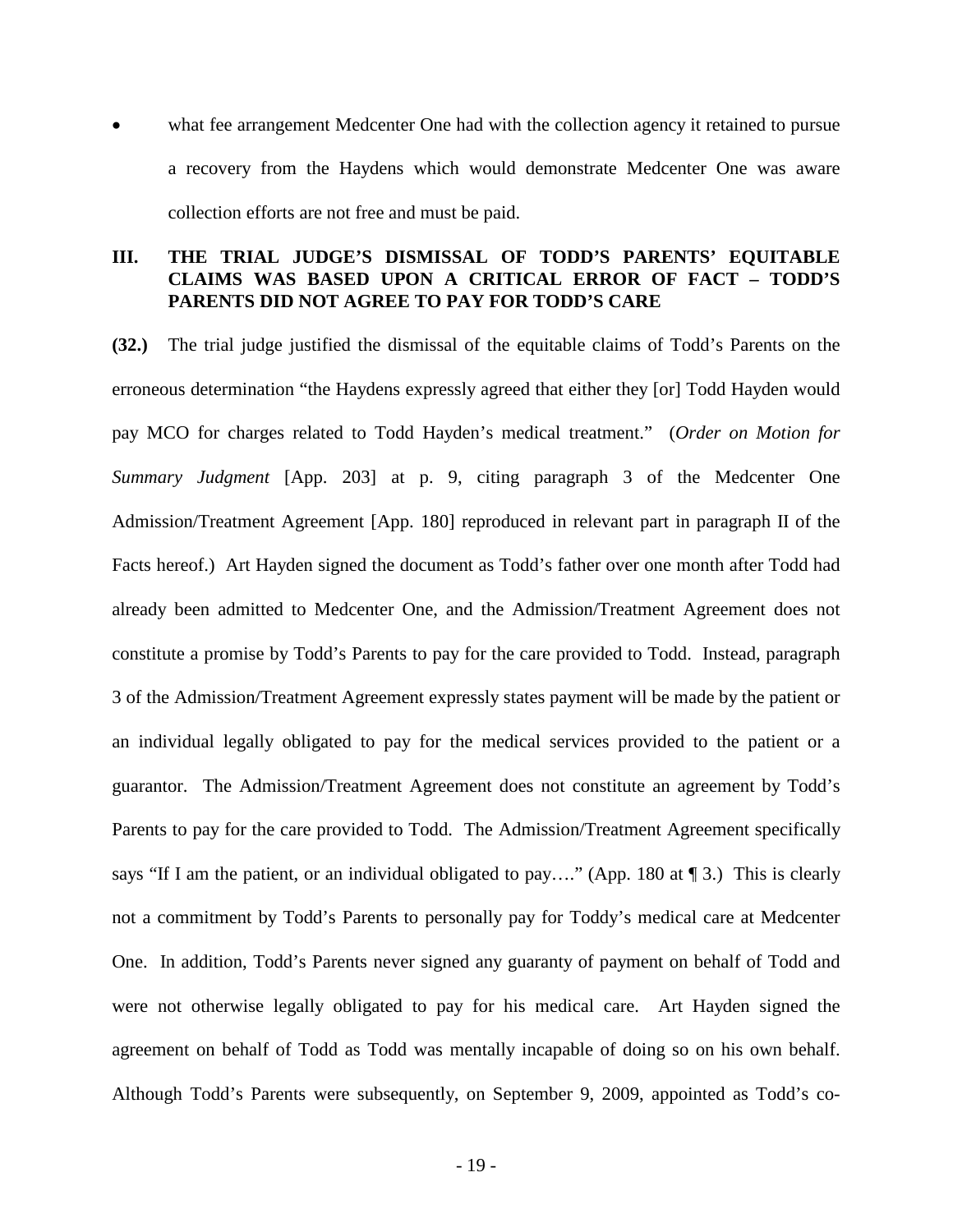guardians and co-conservators, such positions only obligated Todd's Parents to apply Todd's personal assets toward payment for his medical care – not the assets of Todd's Parents. In fact, Medcenter One concedes, despite Todd's Parents being appointed as Todd's co-guardians and co-conservators, only "Todd remained the financially responsible party for his medical bills." (App. 23 at ¶ 4.) The trial judge did not cite any evidence, and none has been presented, to establish Todd's Parents agreed to pay Billings Clinic for the care provided Todd. Thus the court's findings Todd's Parents are legally obligated to pay for Todd's care at Billings Clinic is based on no evidence whatsoever, and was made despite Billing Clinic's admission in this case Todd's Parents were and are not legally obligated to pay Billings Clinic any amount. (Transcript at p. 8.)

**(33.)** Todd's medical expenses have far exceeded his financial resources and Todd's incapacity is permanent, i.e. he will not be earning any additional income. But for the efforts of Todd's Parents, neither Billings nor Medcenter One would have received payment. Todd's Parents paid \$8,891.37 in COBRA premium payments out of their own pockets following the subject accident to maintain insurance coverage under Todd's group health plan while the care at issue was being provided, and while BCBSTX was denying coverage. Todd's Parents also incurred personal liability for payment of attorneys' fees and costs associated with civil litigation which resulted in a reversal of BCBSTX's denial of coverage for Todd's injuries and payment to Billings and Medcenter One. The trial judge's decision failed to recognize Todd's Parents were under no legal obligation to incur these detriments which resulted in direct benefits to Billings Clinic and Medcenter One – benefits which Billings Clinic and Medcenter One refused to pursue.

**(34.)** The fundamental error underlying the trial judge's dismissal of Todd's Parents' equitable claims under the theories of unjust enrichment, quantum meruit and equitable estoppel was the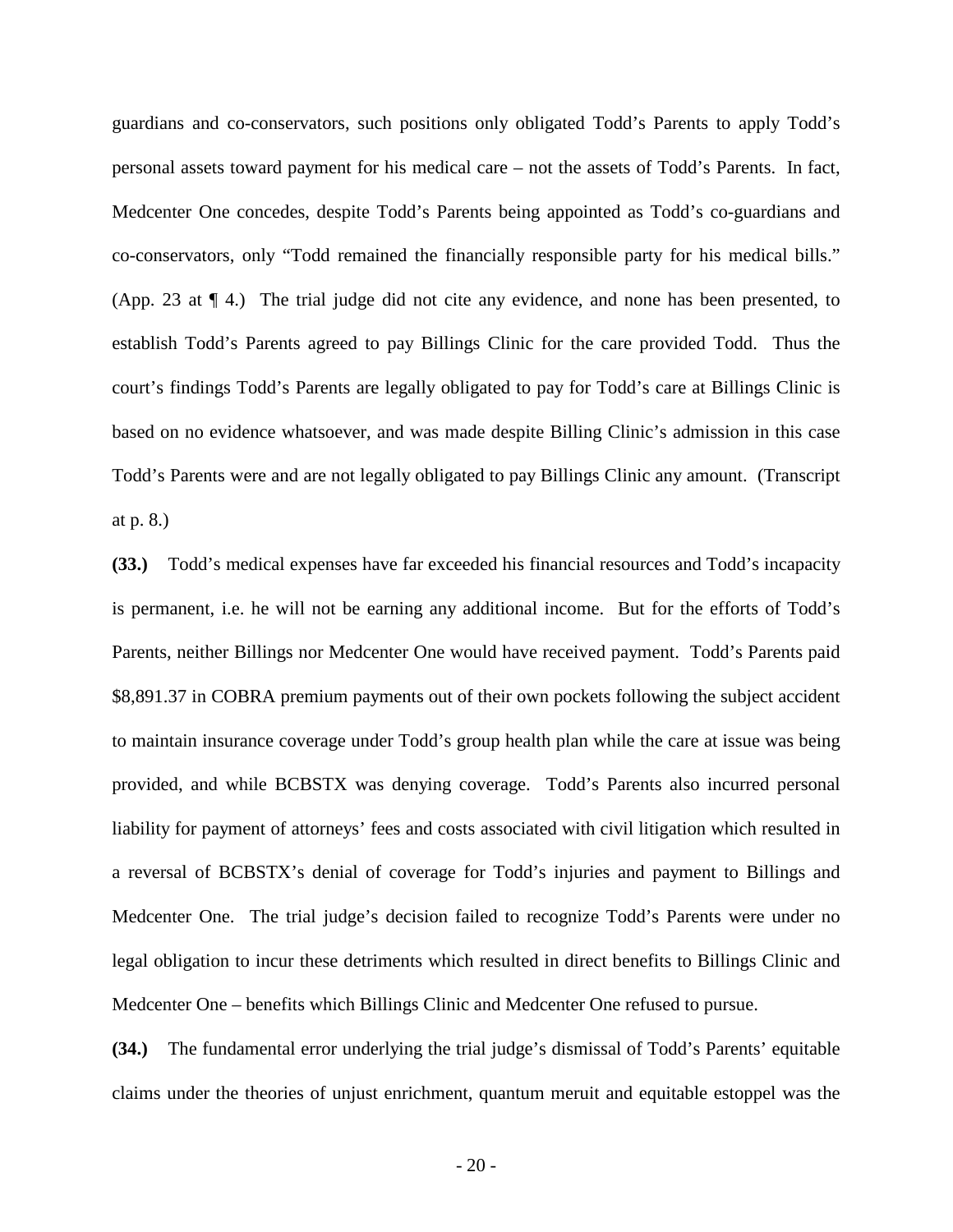trial judge's imputation of Todd's personal obligation to pay for the care provided him by Billings and Medcenter One to Todd's Parents. This was despite specific admission by both Medcenter One and Billings Clinic that Todd's Parents had no legal obligation to pay for Todd's care at Medcenter One or Billings Clinic. Further, Todd's legal obligations are immaterial to the equitable claims of Todd's Parents.

# **IV. DISMISSAL OF TODD'S PARENTS' UNJUST ENRICHMENT CLAIM WAS IN ERROR**

**(35.)** "To recover under a theory of unjust enrichment, one must prove (1) an enrichment; (2) an impoverishment; (3) a connection between the enrichment and the impoverishment; (4) absence of a justification for the enrichment; and (5) absence of a remedy provided by law." *v. C.F. Peterson Estate*, 2005 ND 40, ¶ 9, 692 N.W.2d 120. "Unjust enrichment is an equitable doctrine, applied in the absence of an express or implied contract, to prevent a person from being unjustly enriched at the expense of another." *Id.* "An essential element of recovery under unjust enrichment is the receipt of a benefit by the defendant from the plaintiff that would be inequitable to retain without paying for its value." *Ritter, Laber & Assocs., Inc. v. Koch Oil, Inc.*, 2004 ND 117, ¶ 26, 680 N.W.2d 634. "Even when a person has received a benefit from another, that person is liable only if the circumstances of the receipt or retention are such that, as between the two persons, it is unjust to retain the benefit." *Id.* "A determination of unjust enrichment is necessarily a conclusion of law because it holds that a certain state of facts is contrary to equity." *Matter of Estate of Zent*, 459 N.W.2d 795, 798 (N.D. 1990).

**(36.)** In this case, Billings Clinic and Medcenter One were enriched through their receipt of health insurance payments from BCBSTX under Todd's group health plan. This enrichment was as a direct result of an impoverishment of Todd's Parents, both in terms of the time and out-of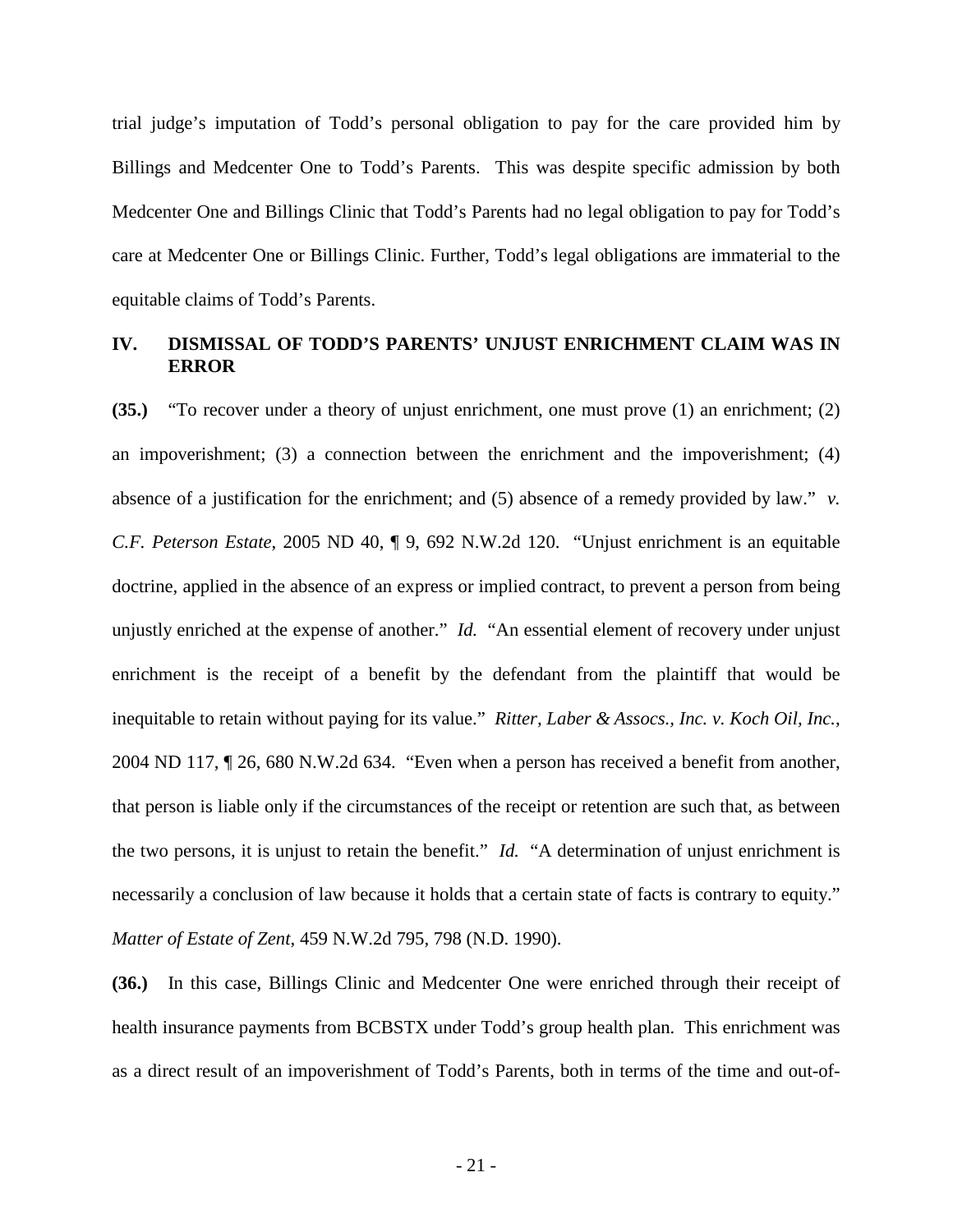pocket expenses they incurred in maintaining coverage under the group health plan by paying COBRA premium payments during the period of time Todd was receiving the care at issue, and by paying out-of-pocket expenses and incurring personal liability relative to attorneys' fees and costs associated with obtaining payment from BCBSTX for the care provided by Billings Clinic and Medcenter One. Todd's Parents also spent and continue to spend significant time pursuing insurance coverage from BCBSTX for Todd's medical care, which also constitutes an impoverishment on their part. There is no equitable justification for such enrichment and impoverishment as between Billings Clinic, Medcenter One. Todd's Parents had no legal obligation to incur the impoverishment for the benefit of Billings Clinic and Medcenter One. Following the denial of insurance coverage by Todd's insurer BCBSTX, Billings Clinic and Medcenter One refused a request to join in federal civil litigation against Todd's insurer to compel coverage. Considering the group health plan administered by BCBSTX was the only private means by which Billings Clinic and Medcenter One could possibly obtain payment for the care they had, and were, providing to Todd, their refusal to join in litigation against Todd's insurer was tantamount to writing Todd's account off as uncollectible (aside from public assistance). Billings Clinic and Medcenter One sat on their hands and awaited the outcome of the federal court lawsuit while fully aware they stood to benefit freely from the efforts of Todd's Parents.

**(37.)** Todd's Parents also have no available remedy at law. There is no express contract between Todd's Parents and Billings or Medcenter One, and ERISA regulations only pertain to claims which may be asserted by Todd directly against his insurer. No remedy is available to Todd's Parents under ERISA.

**(38.)** As discussed below, all of the cases relied upon by the trial judge to support its decision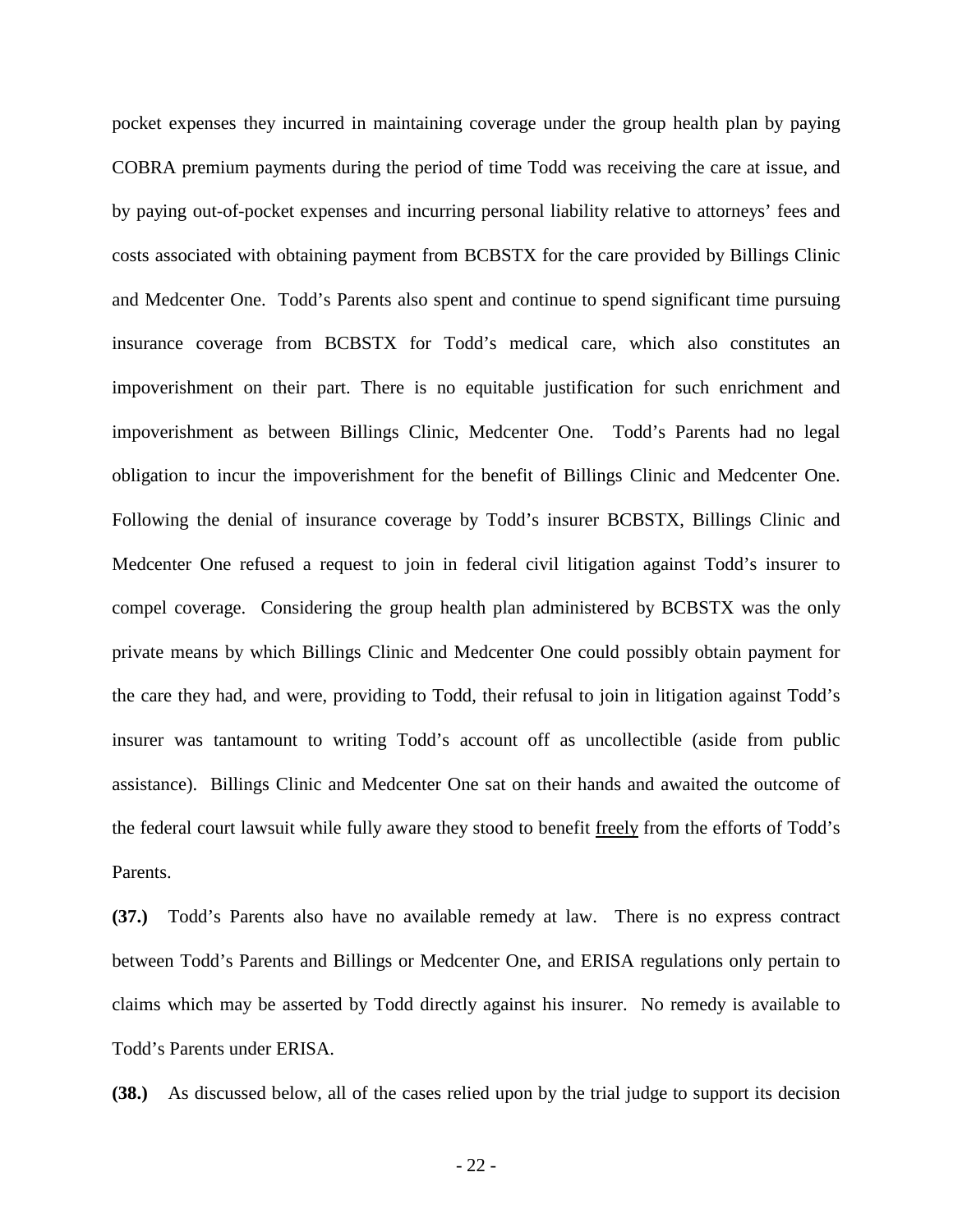are factually distinguishable from the present case. None of the cases relied upon by the trial judge involved a claim by someone who incurred a detriment, with no obligation to do so, which resulted in a direct benefit to the health care provider, and for which no other legal remedy was available. The trial judge in this case simply misapplied the law by improperly tying the detriments incurred by Todd's Parents in securing the payments to Billings Clinic and Medcenter One with Todd's legal obligation to pay for the care provided him by Billings Clinic and Medcenter One. Billings Clinic's and Medcenter One's entitlement to payment for the care provided Todd, and Todd's financial obligation to pay for said care, are simply irrelevant to the equitable claims of Todd's Parents, individually.

**(39.)** The cases relied upon by the trial judge are further distinguishable from the present case, as discussed below.

## **A. Zuger v. N.D. Insurance Guaranty Assoc., et. al. (Supreme Court of North Dakota)**

**(40.)** In *Zuger v. N.D. Insurance Guaranty Assoc., et. al.*, 494 N.W.2d 135 (N.D. 1992), attorney/plaintiff Zuger was hired by an insurance company, Great Global, to represent an insured group of hospitals in relation to malpractice cases brought against the insured hospitals. When Great Global became insolvent, attorney/plaintiff Zuger continued to represent the insured hospitals through the North Dakota Guaranty Association ("Association"). Zuger subsequently brought suit against the Association and the insured hospitals, in relevant part, for recovery of unpaid attorney's fees incurred prior to Great Global's insolvency. Zuger's claim against the Association and insured hospitals was under a theory of unjust enrichment. In denying Zuger's unjust enrichment claim against the Association, this Court noted Zuger had a legal (contractual) remedy against Great Global, and therefore, an equitable remedy against the Association was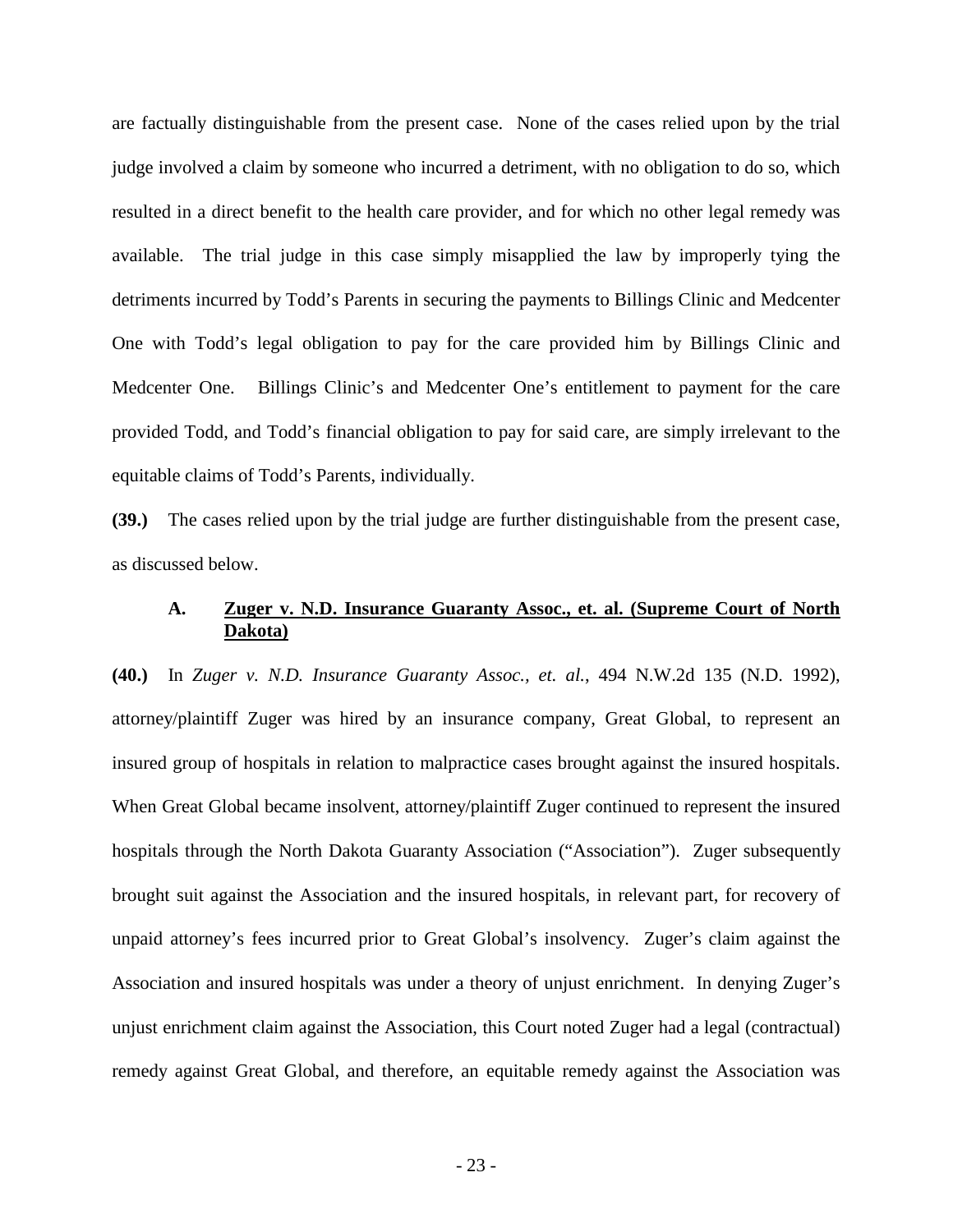unavailable to him. The fact Great Global was insolvent was immaterial – Zuger was simply a creditor of Great Global.

**(41.)** Similarly, in denying Zuger's unjust enrichment claim against the insured hospitals, this Court again noted Zuger had a legal remedy against Great Global precluding an equitable remedy. In addition, the Court determined any enrichment of the insured hospitals was not unjust as the insured hospitals in effect paid for the legal services by paying the insurance premiums to Great Global – such insurance included the provision of Zuger's legal representation in defending against the malpractice actions at issue. *Zuger*, 494 N.W.2d at 139.

**(42.)** *Zuger* is factually distinguishable from the equitable claims of Todd's Parents in the present case. Unlike the attorney in *Zuger*, Todd's Parents have no legal remedy for recovery of the detriments they have incurred in securing the insurance payments to Billings Clinic and Medcenter One. In addition, unlike the insured hospitals in *Zuger* which actually paid, indirectly, for the legal services provided them, there is no justification in the present case, as between Todd's Parents and Billings Clinic and Medcenter One, for the health care providers to retain freely the benefits derived solely as a result of the detriments incurred by Todd's Parents. *Zuger* also did not involve a situation where the claimant paid insurance premiums to maintain coverage for the financially responsible person out of their own pockets for nearly two and one half years, as did Todd's Parents.

#### **B. Lynch v. Deaconess Medical Center (Supreme Court of Washington)**

**(43.)** In *Lynch v. Deaconess Medical Center*, 776 P.2d 681 (Wash. 1989), the plaintiff/attorney Lynch had represented a patient in an action against the patient's insurer and obtained a refund from the insurer which was subsequently paid to the hospital for medical expenses incurred by the patient. Lynch then sued the hospital to recover his attorney fees pertaining to recovery of the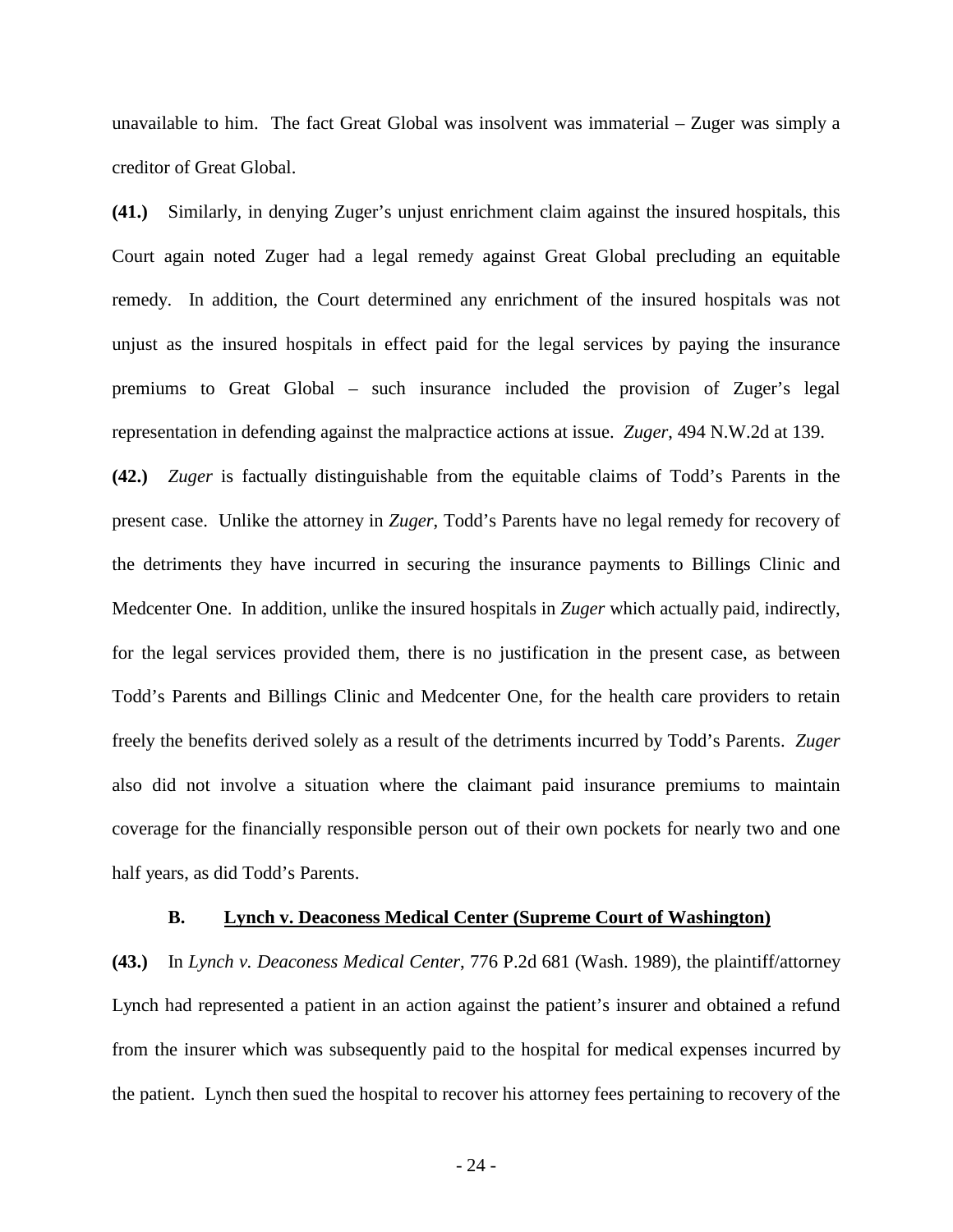refund, in relevant part, under the theory of unjust enrichment. *Id.* at 682-83. The Supreme Court of Washington upheld the summary judgment dismissal of the unjust enrichment claim finding the evidence did not reflect the hospital had been "unjustly" enriched by Lynch's services. *Id.* at 683. Specifically, the court concluded Lynch's patient client had a legal obligation to pay for the services received from the hospital. *Id.* In addition, the court concluded the hospital only received an incidental benefit derived from Lynch's services to his patient client- services which Lynch contracted to provide to his patient client. *Id.*

**(44.)** As a preliminary matter, the decision in *Lynch* is of no precedential value to this Court, it being a case from the state of Washington. In addition, although some of the facts in *Lynch* are similar to those involved in this case, the critical distinction is the nature of the claimant in the present case. Todd's Parents, unlike the patient in *Lynch*, have no personal legal obligation to pay for the services provided to Todd. Further, Todd's Parents, unlike the attorney in *Lynch*, had no contractual or other legal obligation to incur the detriments they incurred in securing the insurance payments made directly to Billings Clinic and Medcenter One. Further, unlike the attorney in *Lynch* who could seek compensation for the services rendered from his patient client per contract, Todd's Parents have no available remedy at law. Further, the amount of health care benefits recovered in *Lynch* (\$8,056.86) was significantly less than the amount in excess of one million dollars secured by Todd's Parents for Billings Clinic and Medcenter One. *Lynch* also did not involve a situation where the claimant paid insurance premiums to maintain coverage for the financially responsible person out of their own pockets for nearly two and one half years, as did Todd's Parents.

## **C. Wilson v. Sisters of St. Francis Health Services Inc. (Court of Appeals of Indiana)**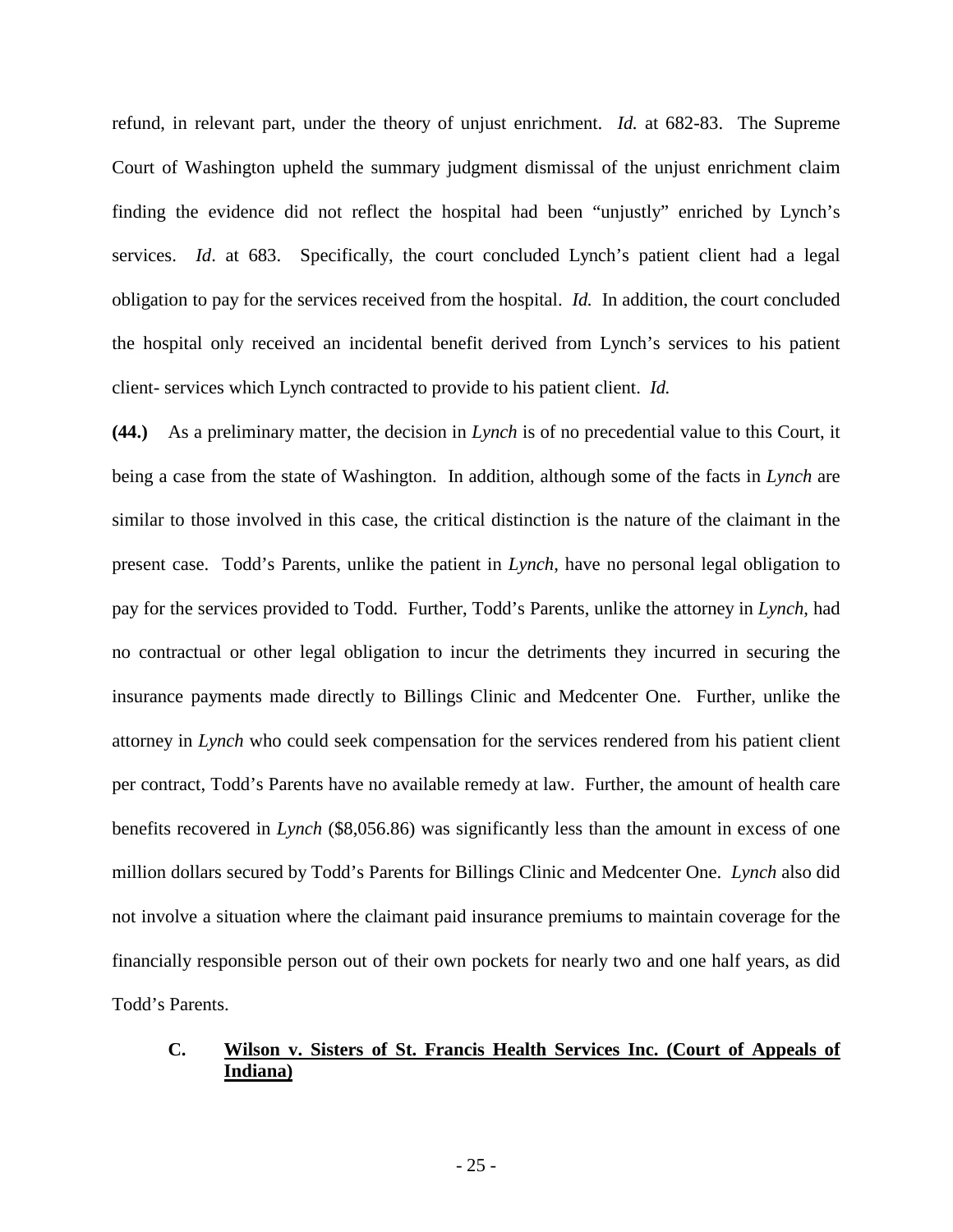**(45.)** In *Wilson v. Sisters of St. Francis Health Services. Inc.*, 952 N.E.2d 793 (Ind. Ct. App. 2011), the plaintiff/attorney had represented an insured patient on a contingency fee arrangement in an action against the patient's health insurer after the insurer denied coverage for the patient's hospital bills. The insurer subsequently paid the hospital directly for services provided to the patient. The attorney subsequently brought a claim, in relevant part, for unjust enrichment against the hospital contending the hospital had been unjustly enriched at the expense of the attorney. *Id.* at 796.

**(46.)** In upholding the summary judgment dismissal of the attorney's unjust enrichment claim in *Wilson*, the Court of Appeals of Indiana determined the hospital had not been unjustly enriched as the hospital was entitled to payment for the services rendered to the patient and the hospital was "a stranger" to the contingency fee agreement between the attorney and the patient and "should not be forced to carry the burden of [the patient's] contractual obligations." *Wilson v. Sisters of St. Francis Health Services. Inc.*, 952 N.E.2d at 797. The court also noted if the hospital were required to pay the legal expenses associated with obtaining the insurance payments, the patient would essentially be receiving the benefits of the attorney's work (with whom the patient contracted) without having to pay for it at the hospital's expense. *Id*.

**(47.)** As with *Lynch*, *Wilson* is of no precedential value to this Court, it being a case from Indiana. In addition, the facts of *Wilson* are distinguishable from the present case. Todd's Parents, unlike the patient in *Wilson*, have no personal legal obligation to pay for the services provided to Todd. Further, Todd's Parents, unlike the attorney in *Wilson*, had no contractual or other legal obligation to incur the detriments they incurred in securing the insurance payments made directly to Billings Clinic and Medcenter One. Unlike the attorney in *Wilson* who could seek compensation for the services rendered from his patient client per contract, Todd's Parents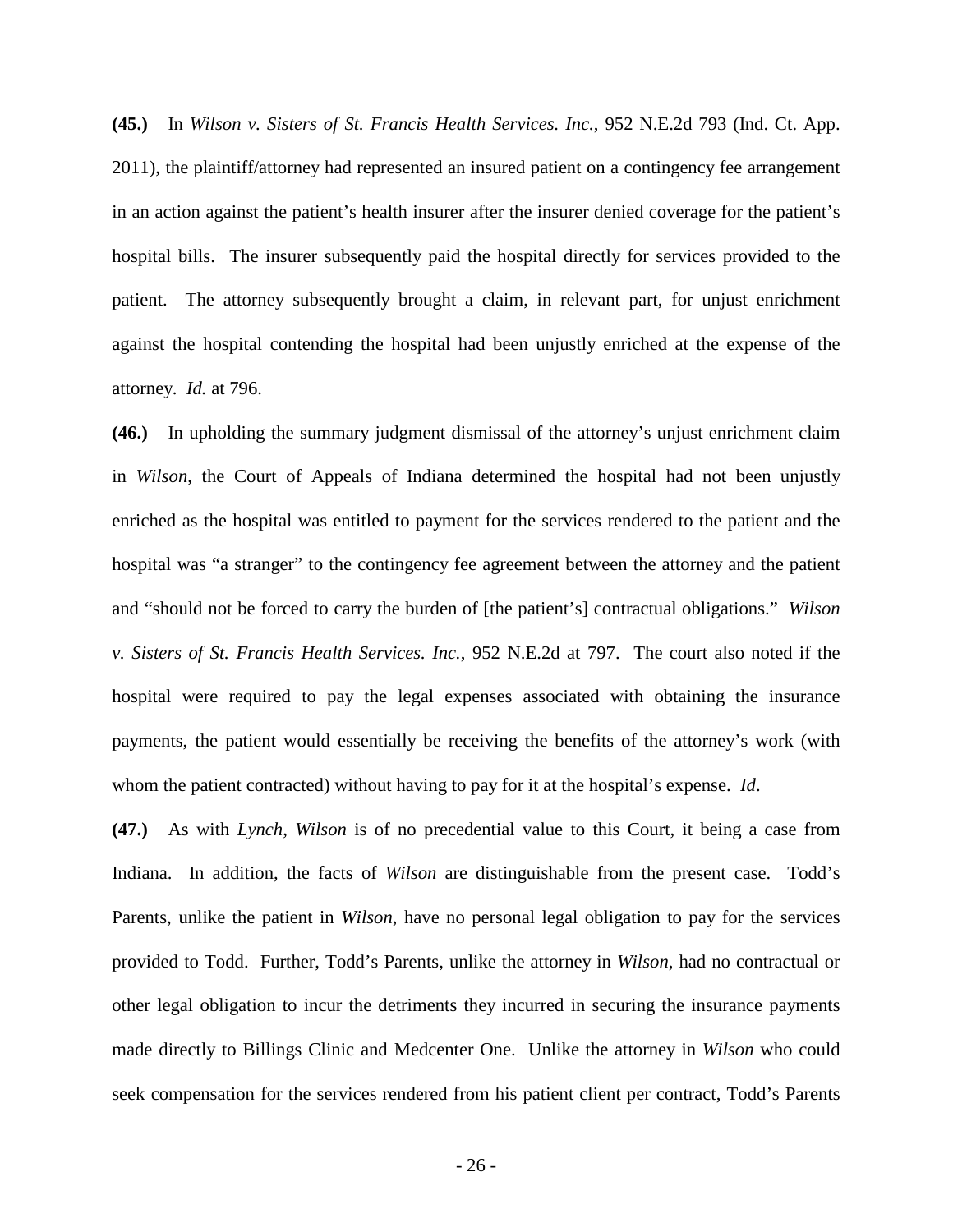have no available remedy at law. There is no legal mechanism, aside from an equitable remedy in this action, through which Todd's Parents can obtain reimbursement for their out-of-pocket expenses incurred to maintain insurance coverage for Todd under COBRA, or for their individual liability for attorney's fee and costs incurred in securing the health insurance payments made directly to Billings Clinic and Medcenter One. Further, unlike in *Wilson*, Billings Clinic and Medcenter One were offered the opportunity to participate in the litigation against BCBSTX to compel coverage for the care they were providing to Todd and expressly refused to do so following BCBSTX's denial of coverage for those services. There can be no justification for this enrichment as Billings Clinic and Medcenter One would have had to expend their own resources, including legal resources and other collection efforts, in order to obtain payment for Todd Hayden's medical bills *but for* the legal and other efforts of Todd's Parents in securing the insurance payments from BCBSTX to Billings Clinic and Medcenter One. Further, the amount of medical benefits recovered in *Wilson* (\$26,524.27) was significantly less than the amount in excess of one million dollars secured by Todd's Parents for Billings Clinic and Medcenter One. *Wilson* also did not involve a situation where the claimant paid insurance premiums to maintain coverage for the financially responsible person out of their own pockets for nearly two and one half years, as did Todd's Parents.

# **V. DISMISSAL OF TODD'S PARENTS' QUANTUM MERUIT CLAIM WAS IN ERROR**

**(48.)** Determinations of whether awards in quantum meruit are available to a party are based upon questions of fact which are for the jury to decide, making summary judgment inappropriate. *See, e.g. Jenkins, Inc. v. Walsh Bros., Inc.*, 776 A.2d 1229 (Maine 2001). Recovery under the theory of quantum meruit in North Dakota requires "an implied contract, under which it was the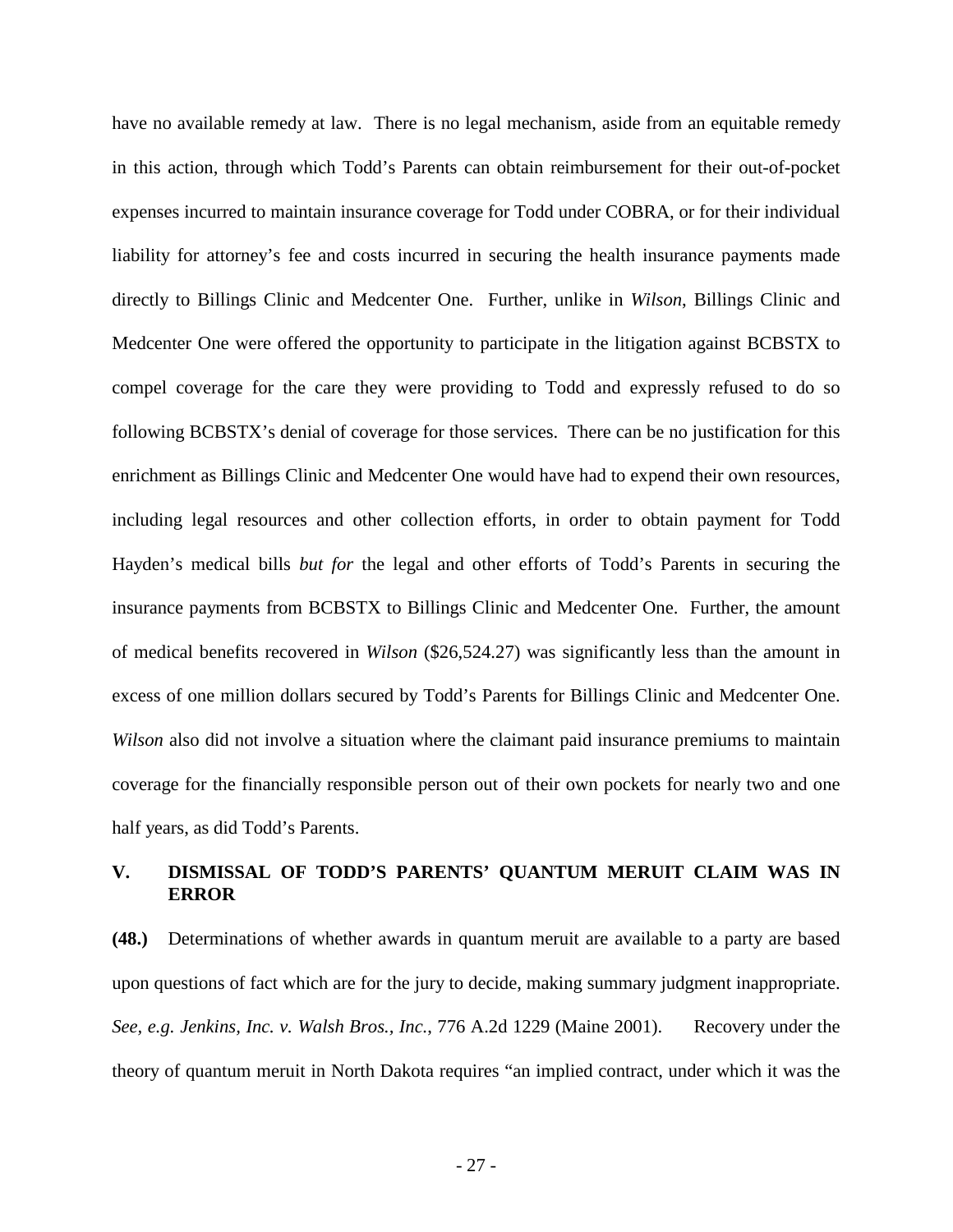obligation of the defendant to pay the plaintiff on a quantum meruit basis for the reasonable value of the services furnished by the plaintiff, inasmuch as said implied contract did not specify an amount." *Bismarck Hospital Ass'n v. Burleigh County*, 146 N.W.2d 887, 889 (N.D. 1966).

**(49.)** In quantum meruit, recovery is allowed for services performed for another on the basis of a contract implied in law or an implied promise to pay the performer for what the services were reasonably worth. *Id.* Where an implied-in-law contract is asserted, the question is not merely what is or is not the case but, rather, what in equity ought to be the case. *Matter of Estate of Zent*, 459 N.W.2d at 800. Further, to be compensable, the services rendered are of such a nature that, under the circumstances of a particular case, fairness and justice compel the conclusion that they ought to be compensated on an implied-in-law contractual theory because the recipient ought to have been forewarned that such services do not come cost-free. *Id.*

**(50.)** In the present case, Billings Clinic and Medcenter One were expressly advised of Todd's Parents' efforts in pursuing a claim against BCBSTX to compel payment of insurance benefits relative to the care being provided Todd by Billings Clinic and Medcenter One. Medcenter One was on notice regarding Todd's Parents' federal lawsuit against BCBSTX at least as early as March 25, 2010, when counsel for Todd's Parents contacted Lori Blees of Medcenter One. Ms. Blees indicated to Mr. Bakke Medcenter One would leave the situation between patient and insurance carrier, and would not join in a lawsuit with the Haydens because said lawsuit would likely be a lost cause. Billings Clinic was on notice regarding the lawsuit against BCBSTX at least as early as April 1, 2010, when Smith Bakke sent a records request to Billings Clinic notifying them of the lawsuit and requesting Todd's medical records. Both Billings Clinic and Medcenter One had directly submitted claims for payment to BCBSTX and had been denied.

**(51.)** In addition, Medcenter One and Billings Clinic received significant value for the services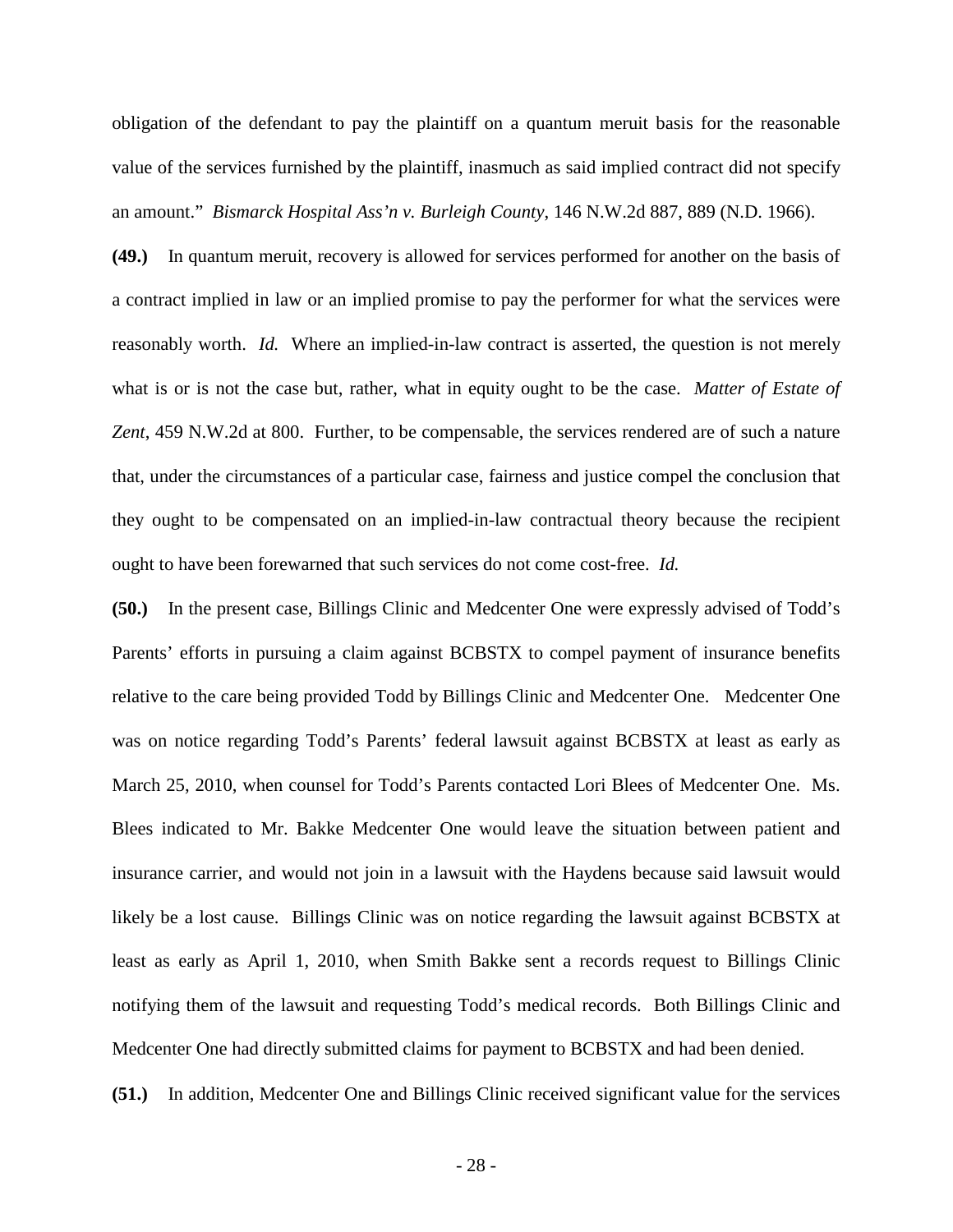rendered by Todd's Parents and their legal counsel, Smith Bakke, in obtaining insurance payments for the care provided Todd. Although Todd's Parents were not afforded an opportunity to complete discovery on this issue, it is believed Billings Clinic received payment from BCBSTX for the services provided Todd in the approximate amount of \$199,934.46. Medcenter One admits receipt of direct payments from BCBSTX for the services provided Todd in the approximate amount of \$500,000.

**(52.)** Further, as both Billings Clinic and Medcenter One clearly utilize and pay collection agencies to pursue unpaid medical bills, they were aware such legal and other efforts by Todd's Parents in the federal court case would not come cost-free in the event Billings Clinic and/or Medcenter One received a benefit from plaintiffs' services. Billings Clinic and Medcenter One were on notice regarding the federal lawsuit, and should have reasonably expected Todd's Parents would seek reimbursement for out-of-pocket expenses and attorneys' fees from them if Billings Clinic and/or Medcenter One ultimately received any insurance payments from BCBSTX, which they did.

### **VI. DISMISSAL OF TODD'S PARENTS' EQUITABLE ESTOPPEL CLAIM WAS IN ERROR**

**(53.)** Equitable estoppel claims are ordinarily questions of fact for a jury to decide. *Rath v. Armour & Co.*, 136 N.W.2d 142, 148 (N.D. 1965). There are questions of fact for a jury to decide in relation to Todd's Parents' equitable estoppel claim making summary judgment on this claim inappropriate.

**(54.)** To establish a claim for equitable estoppel under North Dakota law, a plaintiff must show on the part of the defendant:

"(1) Conduct which amounts to a false representation or concealment of material facts, or at least, which is calculated to convey the impression that the facts are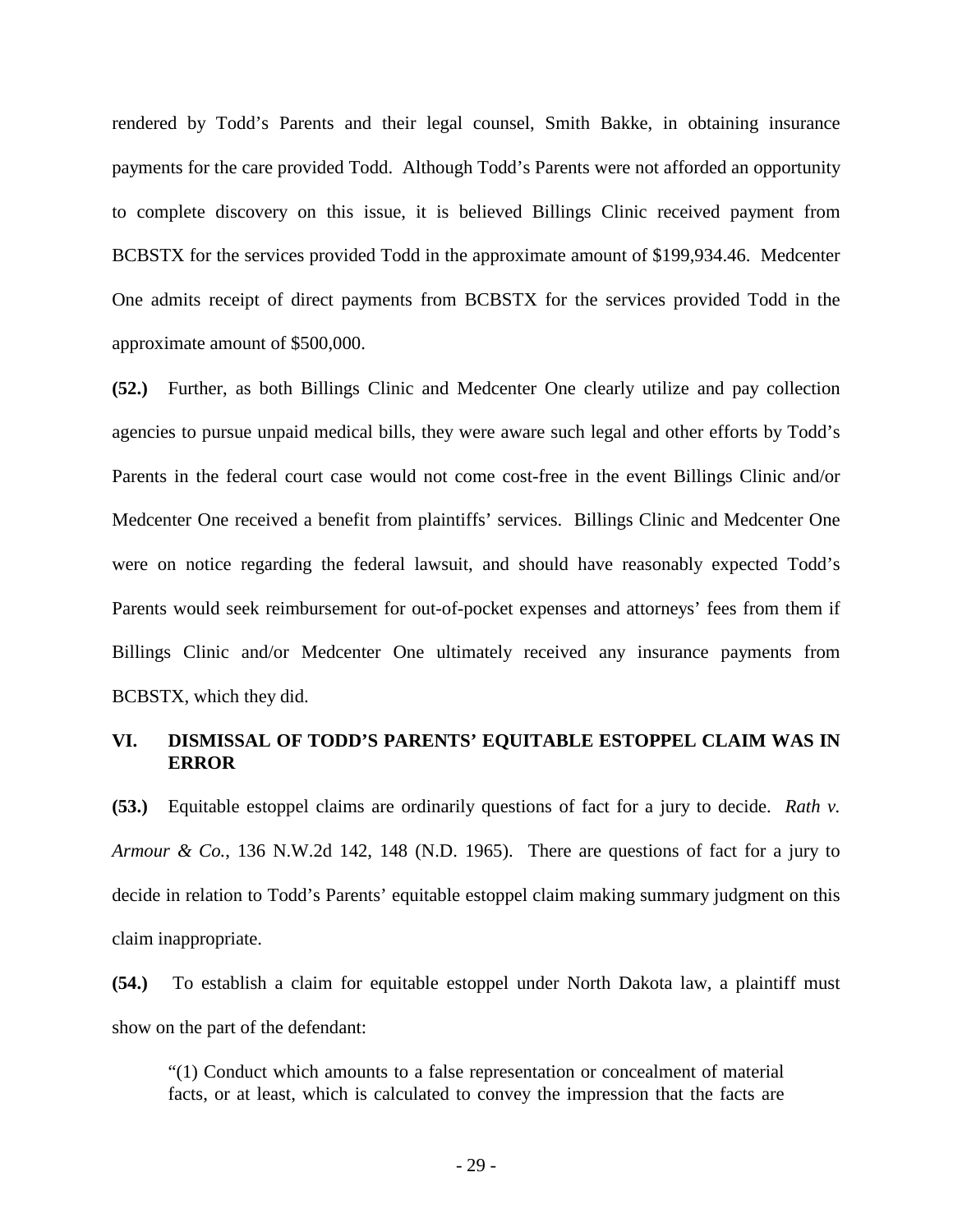otherwise than those which the [defendant] subsequently attempts to assert; (2) the intention, or at least the expectation, that such conduct will be acted upon by, or will influence, the [plaintiff]; and (3) knowledge, actual or constructive, of the real facts."

*Matter of Helling*, 510 N.W.2d 595, 597 (N.D. 1994).

A plaintiff must also show, on their own part:

"(1) Lack of knowledge and the means of knowledge of the truth as to the facts in question; (2) reliance, in good faith, upon the conduct or statements of the [defendant]; and (3) action or inaction based thereon, of such a character as to change the position or status of the [plaintiff], to his injury, detriment, or prejudice."

*Id.* 

**(55.)** The statement made by Lori Blees during her March 25, 2010 telephone conversation with counsel for the Haydens that a lawsuit against BCBSTX was a "lost cause" conveyed the impression to plaintiffs a lawsuit against BCBSTX was the only option left in order to ensure the Hayden's would not be responsible for Todd Hayden's medical bills. Lori Blees told plaintiffs a claim or lawsuit was a "lost cause", and plaintiffs relied upon that. Plaintiffs were told through Lori Blees Medcenter One would not be pursuing a claim against BCBSTX. This conversation, in addition to Todd's Parents' continuous receipt of medical bills and telephone calls from representatives of Billings Clinic and Medcenter One requesting payment for the care provided to Todd, caused a change in the position of Todd's Parents because they continued to make COBRA payments totaling \$8,891.37 to extend Todd's health insurance coverage, hoping they could secure a reversal of BCBSTX's wrongful denial of insurance coverage for Todd's care.

# **VII. THE "COMMON FUND" DOCTRINE SHOULD BE APPLIED TO EQUITABLY ALLOCATE THE COSTS ASSOCIATED WITH SECURING INSURANCE COVERAGE AMONGST THOSE WHO BENEFIT**

**(56.)** Pending before the trial court at the time of the July 30, 2012 *Order on Motion for*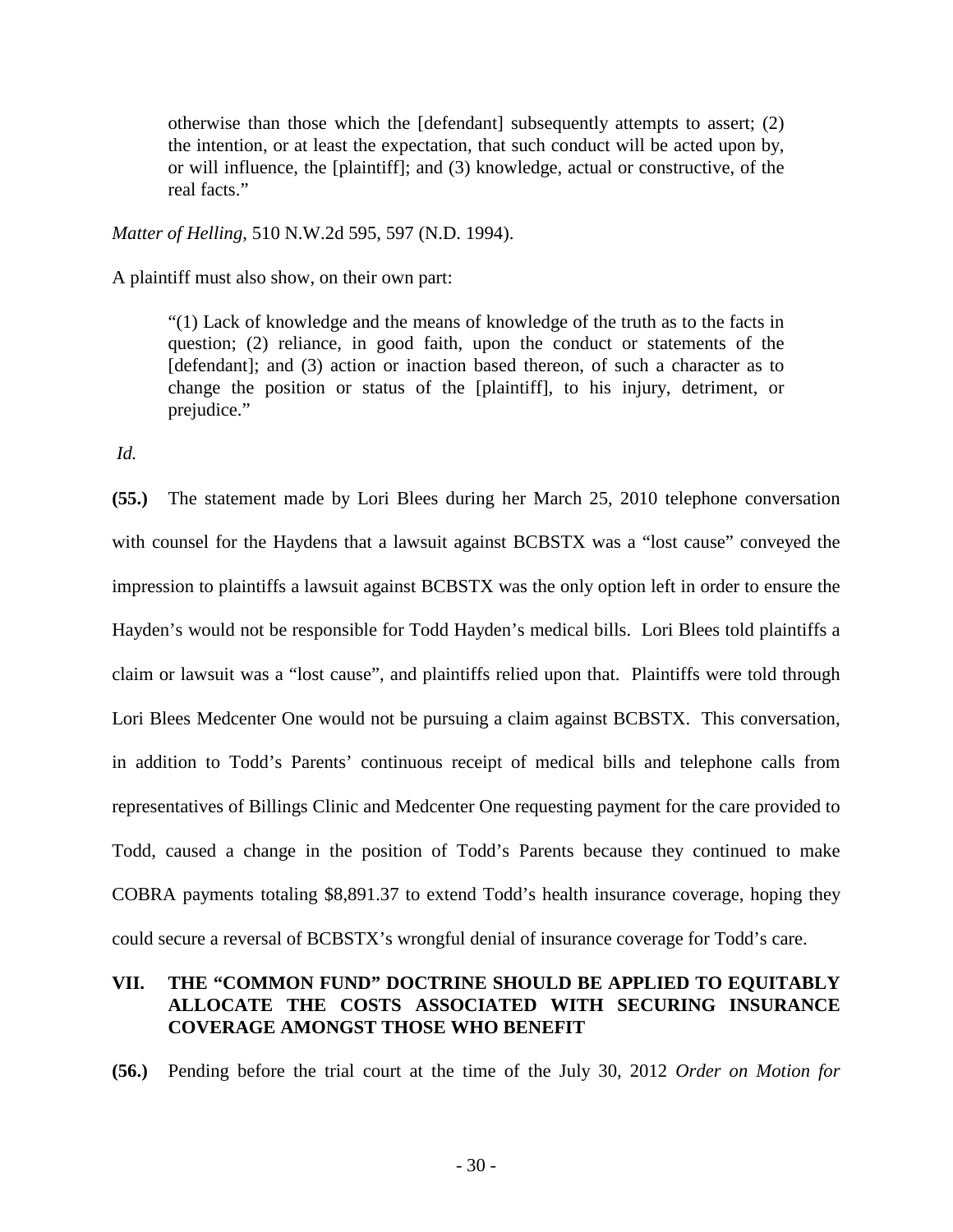*Summary Judgment* was *Plaintiffs' Motion to Amend Complaint* dated May 17, 2012 (Doc #90).

Said motion requested leave to add a cause of action against Billings Clinic and Medcenter One under the "common fund" doctrine, as well as additional factual allegations pertaining thereto. *See* Plaintiffs' Amended Complaint (proposed) (App. 181). Although the trial judge did not directly rule on said motion, the trial judge implicitly allowed the amendment by addressing such cause of action in the July 30, 2012 *Order on Motion for Summary Judgment* at pages 16 through

18. The trial judge determined the common fund doctrine to be inapplicable in this case.

**(57.)** In addressing the common fund doctrine, this Court has explained:

The common fund doctrine is a recognized exception to the general principle that every litigant should bear his own attorney's fees, and the doctrine provides that a litigant who recovers a common fund for the benefit of others is entitled to reasonable attorney's fees from the fund as a whole. The purpose of the common fund doctrine is to spread out the attorney's fees proportionately among those who benefit from the suit, recognizing that persons who obtain the benefit of a lawsuit without contributing to its costs are unjustly enriched at the successful litigant's expense. The common fund doctrine is consistent with the American rule because the expense is spread out among those who benefit from the suit rather than requiring the losing party to pay the cost of the litigation.

*Mann v. North Dakota Tax Commissioner*, 2007 ND 117, ¶ 38, 736 N.W.2d 464 (quotations and

citations omitted). This Court also quoted the following common fund principles enunciated by

the Nebraska Supreme Court in *Gamboni v. County of Otoe*, 159 Neb. 417, 67 N.W.2d 489, 493

(1954) in *Horst v. Guy*, 211 N.W.2d 723, 732 (N.D. 1973):

15. Where one has gone into a court of equity, and, taking the risk of litigation on himself, has created or preserved or protected a fund in which others are entitled to share, such others will be required to contribute their share to the reasonable costs and expenses of the litigation, including reasonable fees of the litigant's counsel.

16. This rule is based on the theory that all in the class benefited should contribute to the expense, their share thus being necessarily entirely dependent upon the success of the litigation.

**(58.)** Although this Court has most often addressed the common fund doctrine in the context of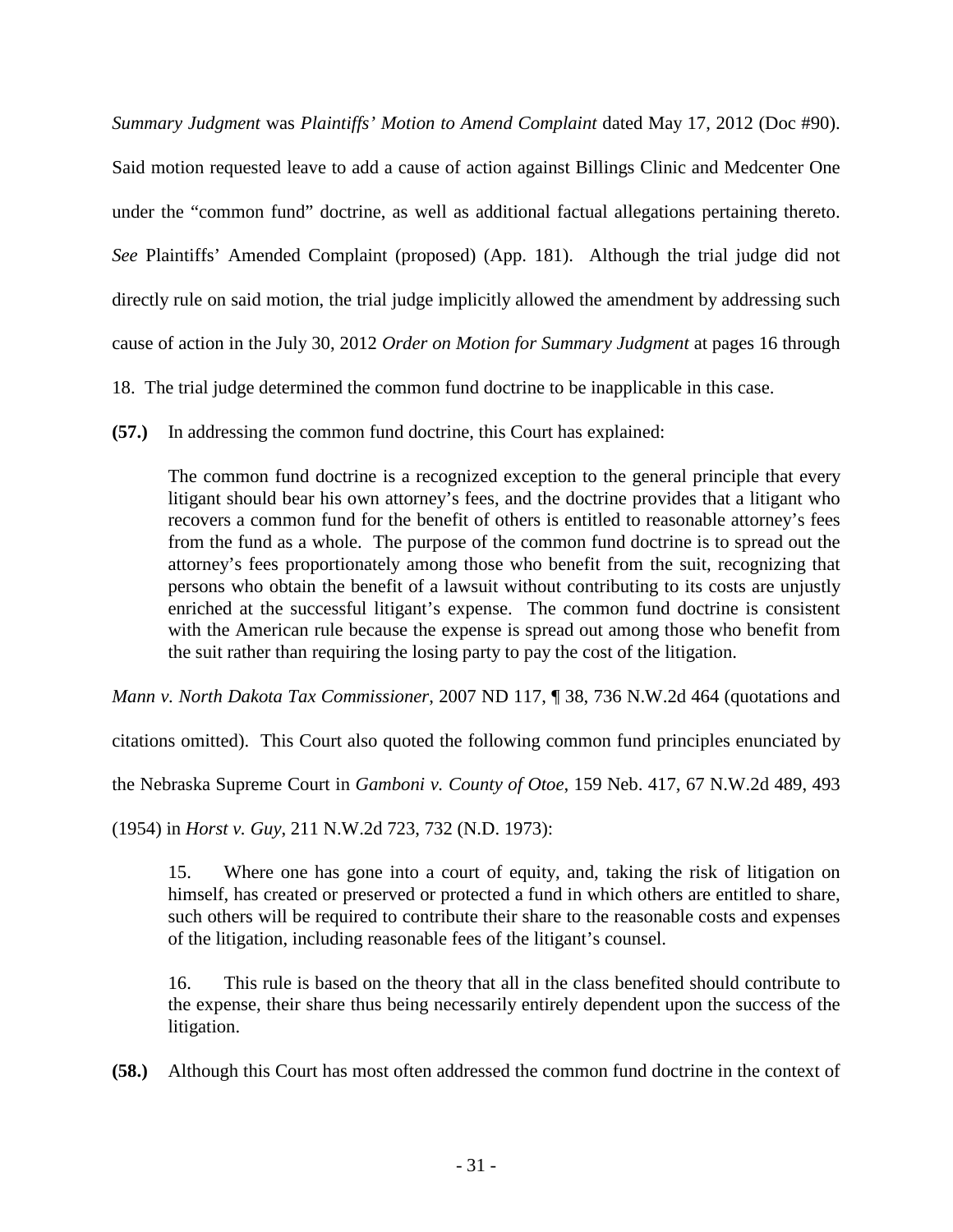class action lawsuits, the equitable principles underpinning the doctrine, discussed above, are not so limiting. In *In re Estate of Rohrich*, 496 N.W.2d 566, 572 (N.D. 1993), this Court applied the common fund doctrine, or at least the principles underlying the doctrine, to uphold an equitable award of attorney's fees to a beneficiary who successfully challenged the fees requested by the estate's co-personal representatives, thereby benefiting all beneficiaries of the estate, stating:

It has been held that the equitable power of a court authorizes an award of attorney fees in an action by one person which benefits a class of persons, thus making it equitable to spread the costs of the action among the members of the benefited class. *Hall v. Cole*, 412 U.S. 1, 93 S.Ct. 1943, 36 L.Ed.2d 702 (1973). More specifically, some states allow beneficiaries to recover fees in equity when, at their own expense and not for their sole benefit, their attorney's services benefited the estate as a whole by increasing a common fund in which other beneficiaries might share. *Rogers v. Rogers*, 71 Or.Ap. 133, 691 P.2d 114 (1984); *In re Estate of Katschor*, 637 P.2d 855 (Okla. 1981); *In re Estate of Lappy*, 202 Or. 571, 277 P.2d 781 (1954); *In re Estate of Parr*, 287 P.2d 906 (Okla. 1955); *cf. In re Estate of O'Brien*, 18 Ariz.App. 375, 502 P.2d 176 (1972).

This "common fund" concept has long been a part of our jurisprudence. *See, e.g. Hildreth v. Western Realty Co.*, 62 N.D. 233, 242 N.W. 679 (1932); *Kilby v. Movius Land & Loan Co.*, 55 N.D. 830, 215 N.W. 284 (1927) [stockholders bringing successful suit on behalf of himself and other stockholders entitled to costs and attorney fees from corporation]; *Beyer v. North American Coal & Mining Co*., 43 N.D. 401, 175 N.W. 216 (1919) [an action brought by minority shareholders to recover attorney fees incurred in representing corporations in former litigation]. The theory of these cases is equally applicable when a beneficiary benefits the estate.

*In re Estate of Rohrich*, 496 N.W.2d at 572.

**(59.)** The Supreme Court of Illinois elaborated on the equitable principles underlying the common fund doctrine, and their proper application, in *Bishop v. Burgard*, 765 N.E.2d 24 (Ill. 2002). In *Bishop*, an employee incurred medical expenses as a result of injuries she sustained in an automobile accident. *Id*. at 27. The injured employee was covered under her employer's ERISA plan. *Id.* The plan paid for medical expenses pertaining to the employee's injuries. *Id*. The employee later retained an attorney on a contingency fee basis to pursue recovery from the at-fault driver of the other vehicle involved in the accident. *Id*. The attorney ultimately secured a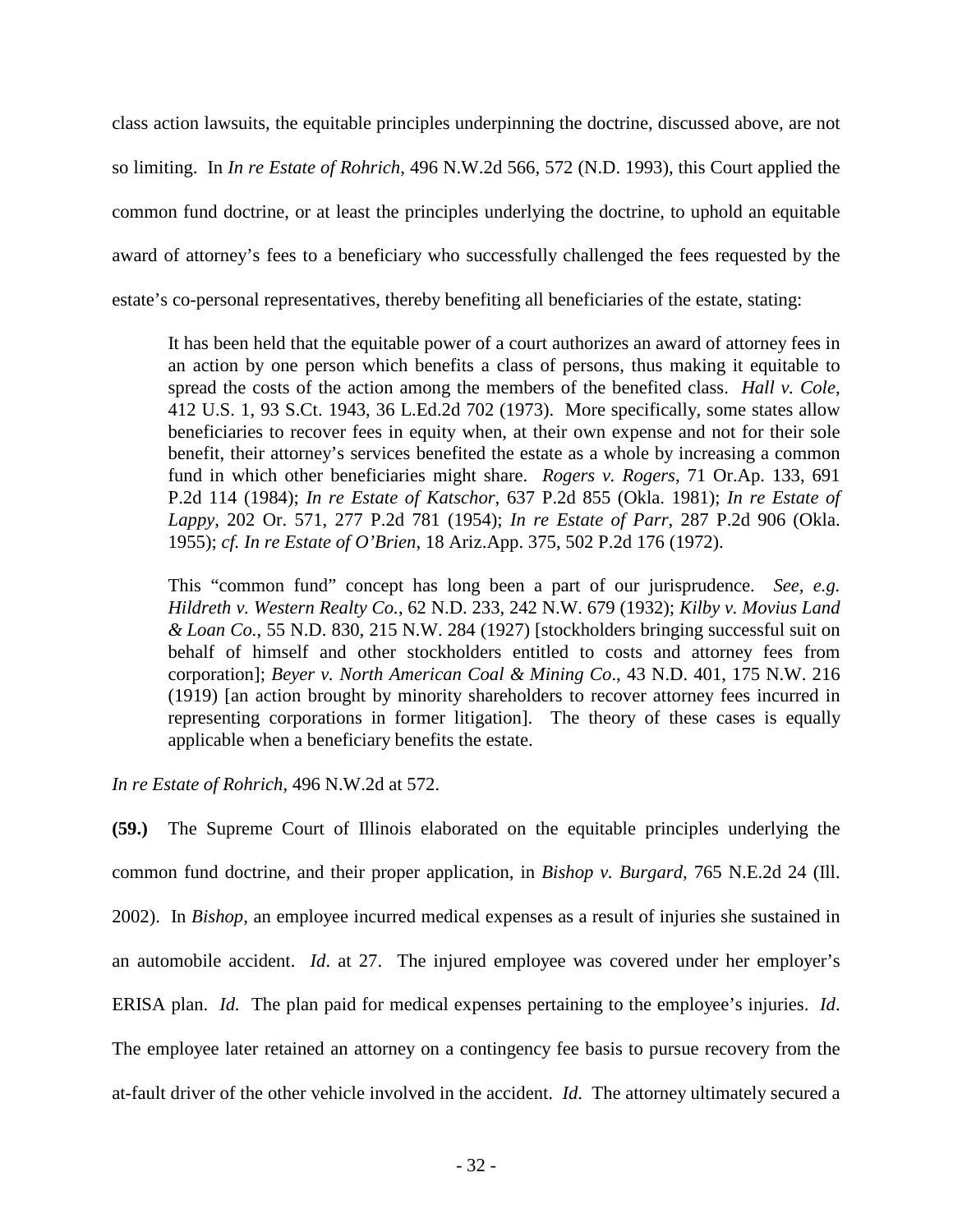settlement in a personal injury action against the at fault driver. *Id.* The ERISA plan claimed a lien on the settlement proceeds to the extent of the medical expenses paid on behalf of the injured employee. *Id.* The attorney subsequently filed a petition with the Circuit Court for adjudication of the lien claiming the ERISA plan's entitlement to reimbursement should be reduced by the amount of the attorney's contingency fee in securing the recovery. *Id*. The Circuit Court agreed. *Id.* In upholding the Circuit Court's determination under a common fund theory, the Supreme Court of Illinois reasoned as follows:

But for [the employee's] action, and the efforts of her attorney, there would have been no fund from which the plan could have obtained reimbursement. For purposes of applying the common fund doctrine, it is irrelevant that the party who benefits from a lawyer's services has a *right* to compensation, be it an undifferentiated right of reimbursement or subrogation as is asserted here, or a right to compensation under some other theory. Obviously, everyone who brings a legal action is asserting some claim of right. However, a mere right may amount to nothing more than a possibility unless it is properly asserted. That is the point. The real question is whether the plan obtained the benefit of a lawsuit without contributing to its costs. *See Boeing* [*Co. v. Van Gemert*, 444 U.S. 472, 478 (1980)]. If so, it was unjustly enriched for purposes of applying the common fund doctrine. The policy behind the fund doctrine is to prevent subrogees from "freeloading." If the costs of litigation are not spread to the beneficiaries of the fund, they will be unjustly enriched by the attorney's efforts. These principles undoubtedly apply to the facts of this case.

*Id.* at 34 (citations and quotations omitted) (italics in original).

**(60.)** These same equitable principles should apply equally to the present case. Todd's Parents incurred out-of-pocket expenses and individual liability for attorneys' fees and costs associated with securing a common fund (insurance coverage) for payment of Todd's health care service providers, without any legal obligation to do so. Smith Bakke has also expended considerable time in securing the insurance benefits. The common fund benefits not only Billings Clinic and Medcenter One, but also numerous additional health care providers, including Dakota Alpha, Inc., Q&R Clinic, American Medical Response, Medcenter One Pharmacy, Face & Jaw Surgery,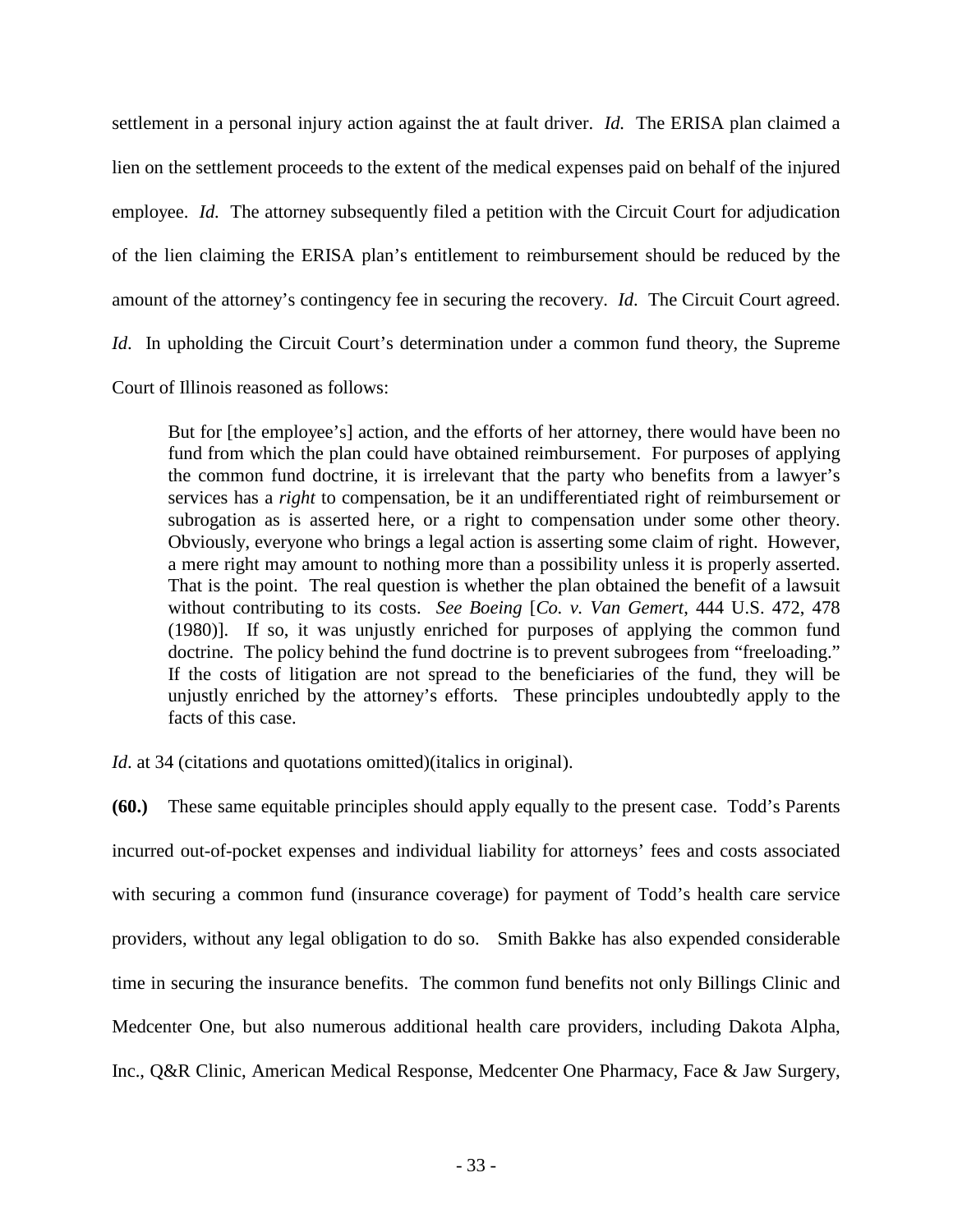and Billings Anesthesiology, all of which provided medical services to Todd and all of which received or have the ability to receive a benefit as a result of Todd's Parents and Smith Bakke obtaining a reversal of BCBSTX's wrongful denial of coverage. As discussed in *Bishop*, under a common fund theory, it is immaterial whether Billings Clinic and Medcenter One had a right to payment – such a right is only a possibility of payment absent some action on their part to procure the payment. In the present case, the only private source of funds that was potentially available to Billings Clinic and Medcenter One for payment was the BCBSTX policy. Neither Billings Clinic nor Medcenter One took any action to seek a reversal of BCBSTX's denial of coverage for Todd's care and refused to join in Todd's Parents' action to secure such coverage (Medcenter One believing it to be a lost cause). Instead, they chose to free-load on the efforts of Todd's Parents and Smith Bakke and have greatly and unjustly benefited by doing so.

**(61.)** It is important to note Todd's Parents will receive virtually nothing for their efforts in obtaining the common fund for payment of the health care providers who would not have otherwise received payment (aside from possible government assistance) for the care provided Todd. Todd's Parents are merely attempting to recoup their out-of-pocket expenses and extinguish their personal liability for attorneys' fees and costs incurred in obtaining the insurance payments made to Billings and Medcenter One. Todd's Parents will not profit if successful on their equitable claims.

**(62.)** Todd's Parents have expended well in excess of one hundred hours of their personal time in pursuing the federal court action on their own dime which resulted in the payment of insurance benefits directly to Billings Clinic and Medcenter One, as well as other entities and individuals who have provided health care to Todd stemming from the 2009 accident. Coverage under Todd's group health plan (the common fund) would not have been obtained for these care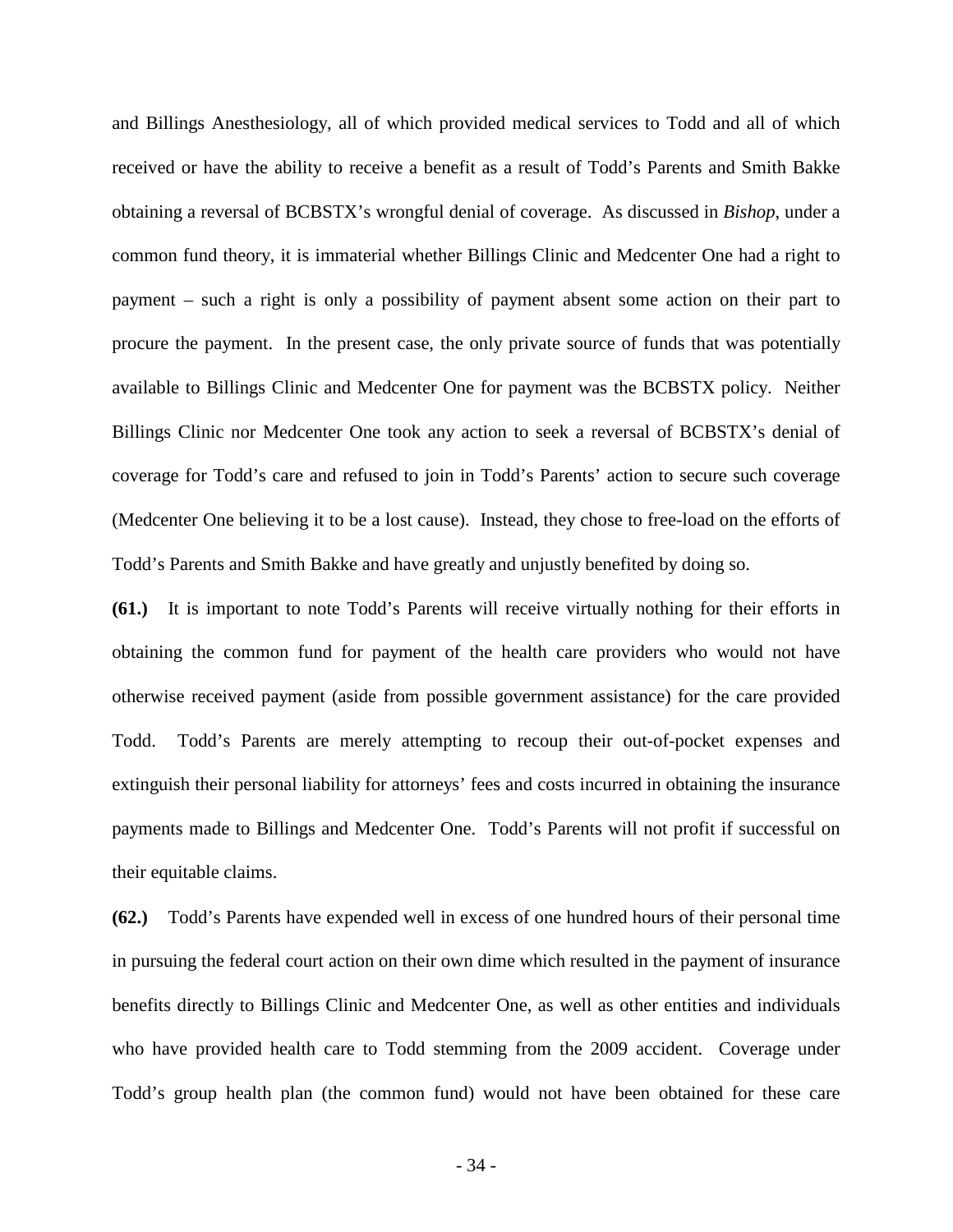providers had it not been for the efforts of Todd's Parents and their attorneys. The "common fund doctrine" should be applied to effectuate reimbursement of Todd's Parents for their out-ofpocket expenses and personal liability for the attorneys' fees and costs incurred in securing such common fund. It is not equitable to permit Billings Clinic and Medcenter One to knowingly free-load on the efforts of Todd's Parents and Smith Bakke.

# **VIII. THE AMOUNT OF BILLINGS CLINIC'S AND MEDCENTER ONE'S UNJUST ENRICHMENT WAS THE GROSS AMOUNT THEY BILLED TODD FOR THE CARE THEY PROVIDED, LESS CO-PAYS AND DEDUCTIBLES, NOT THE DISCOUNTED AMOUNTS THEY ACCEPTED IN SETTLEMENT FROM BCBSTX**

**(63.)** The amount of Billings Clinic's and Medcenter One's unjust enrichment at the expense of Todd's Parents is the gross amount of their respective bills submitted to Todd for payment, less Todd's co-pay and deductible obligations, despite the fact they accepted discounted amounts from BCBSTX in settlement. Of the gross amount of \$777,191 billed by Medcenter One to Todd as of June of 2011, Medcenter One accepted approximately \$500,000 in settlement with BCBSTX. Similarly, of the gross amount in excess of \$227,000 billed by Billings Clinic to Todd, Billings Clinic accepted approximately \$199,000 in settlement with Billings Clinic. There is no evidence to establish they were allowed or required to accept these discounted amounts. As a result of BCBSTX's reversal of its prior improper denial of coverage, both Billings Clinic and Medcenter One were entitled to payment for the full amounts billed to Todd, less Todd's co-pays and deductibles.

**(64.)** Medcenter One contends it was required to accept a lesser payment from BCBSTX pursuant to the terms of a Noridian Mutual Insurance Company Provider Participation Agreement (Doc. 113). However, no evidence has been presented to establish BCBSTX is an affiliate of Noridian Mutual Insurance Company or otherwise a party to said provider agreement.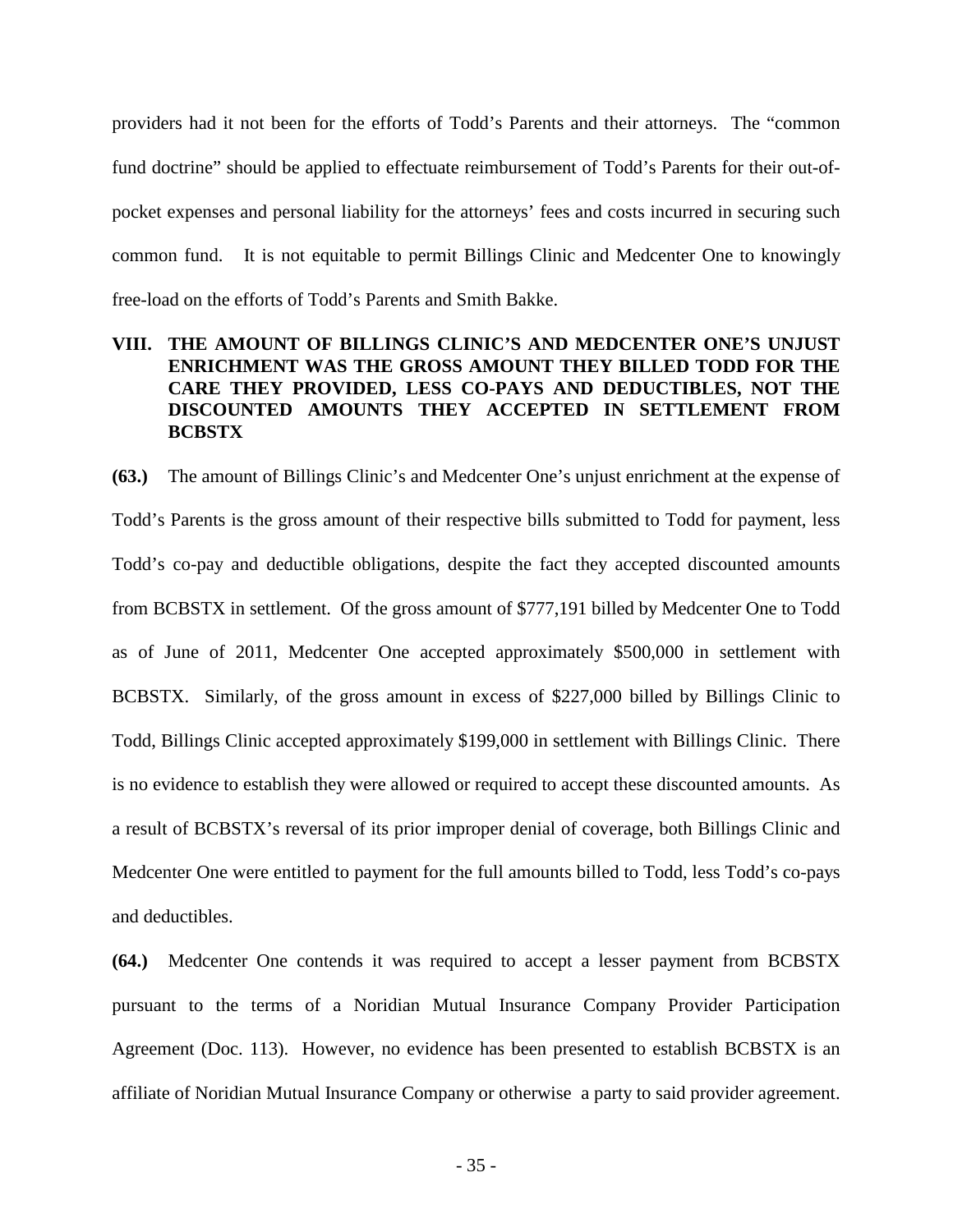It is not disputed Blue Cross Blue Shield of North Dakota ("BCBSND") is a division of Noridian Mutual Insurance Company, which itself is a North Dakota corporation. The only connection between BCBSND and BCBSTX of which plaintiffs are aware is the fact they are both independent licensees of the Blue Cross Blue Shield Association (i.e. they are private companies authorized to use the Blue Cross Blue Shield name). BCBSTX is a division of Health Care Service Corporation, a Mutual Legal Reserve Company. In other words, Medcenter One apparently relies solely upon a provider agreement it has with Noridian (BCBSND) as justification for extending provider discounts to BCBSTX. BCBSND and BCBSTX are two separate legal entities. There is no reference in the provider agreement to BCBSTX. No evidence has been provided to establish Medcenter One had a contractual obligation to apply a provider discount to amounts due from BCBSTX relative to the treatment of Todd.

**(65.)** The Hayden's have not yet had an opportunity to conduct discovery to fully ascertain the basis for Billings Clinic's acceptance of less than the gross amount billed to Todd from BCBSTX.

**(66.)** The acceptance of the discounted amounts was detrimental to Todd. The gross amounts due under the BCBSTX policy should have been paid to Todd's Parents directly due to their efforts to secure the payments in the federal lawsuit – efforts Billings Clinic and Medcenter One decided not to join in. Had such direct payment been made to Todd's Parents, they would have had money to pay their attorneys whose work secured the insurance benefits, and Todd's Parents could have negotiated with Billings Clinic and Medcenter One for a complete settlement of Todd's balance owed them, including co-pays and deductibles. There may have also been money left over for Todd's ongoing care. The backdoor dealings of BCBSTX with Billings Clinic and Medcenter One following BCBSTX concession of coverage as a result of the federal court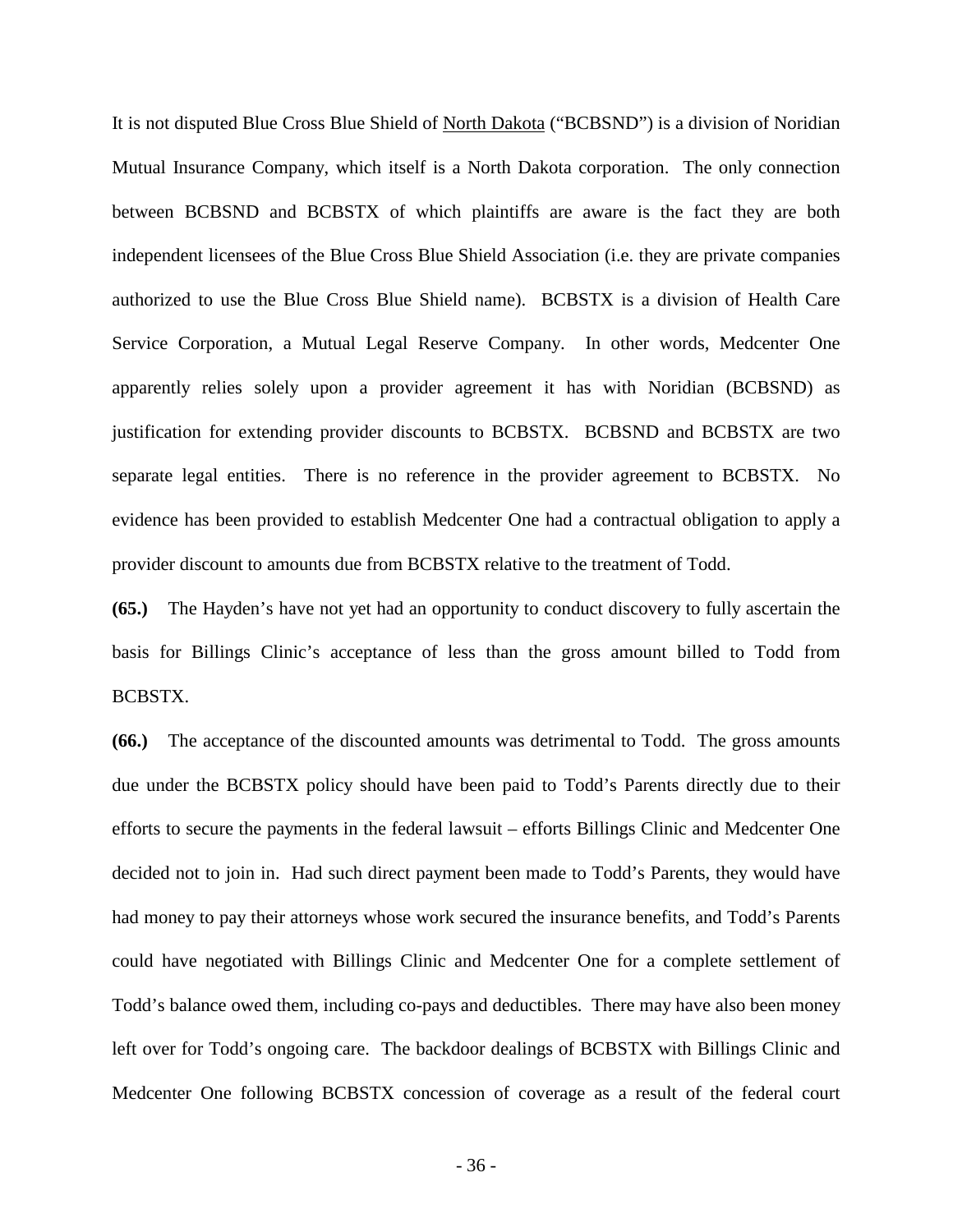litigation served no purpose other than to cheat the Hayden's out of benefits they were entitled to under the BCBSTX policy.

**(67.)** As explained by this Court in *Dewitz by Nuestel v Emery*, 508 N.W.2d 334, 340 (N.D. 1993), it is not equitable for a tortfeasor to receive the benefit of any health care provider discounts when ascertaining damages. Although there is no allegation Billings Clinic or Medcenter One committed any tort in this case, the same equitable principles should apply in this situation. Whether Billings Clinic and Medcenter One agreed to accept less compensation from BCBSTX for the services provided Todd than the gross amount billed Todd for those services should not affect the equitable remedy afforded Todd's Parents.<sup>[3](#page-36-0)</sup> Todd and Todd's Parents should obtain the full benefits associated with securing insurance coverage from BCBSTX which resulted in the payments to Medcenter One and Billings Clinic. The gross amount of medical bills submitted by Billings Clinic and Medcenter One to Todd for payment was in the approximate amount of \$1,060,586.23.

#### **IX. CONCLUSION**

<span id="page-36-0"></span>**(68.)** The trial judge inappropriately dismissed the equitable claims of Todd's Parents on the basis of Todd Hayden's underlying legal obligation to pay for health care provided to him. Todd's Parents, individually, had no legal obligation to pay for the health care provided to Todd. Billings Clinic and Medcenter One would not have received any payment had it not been for the out-of-pocket expenses and attorneys' fees and costs incurred by Todd's Parents in securing said payments from BCBSTX. There is no equitable justification for Billings Clinic and Medcenter One to retain the benefits obtained as a result of the efforts of Todd's Parents, particularly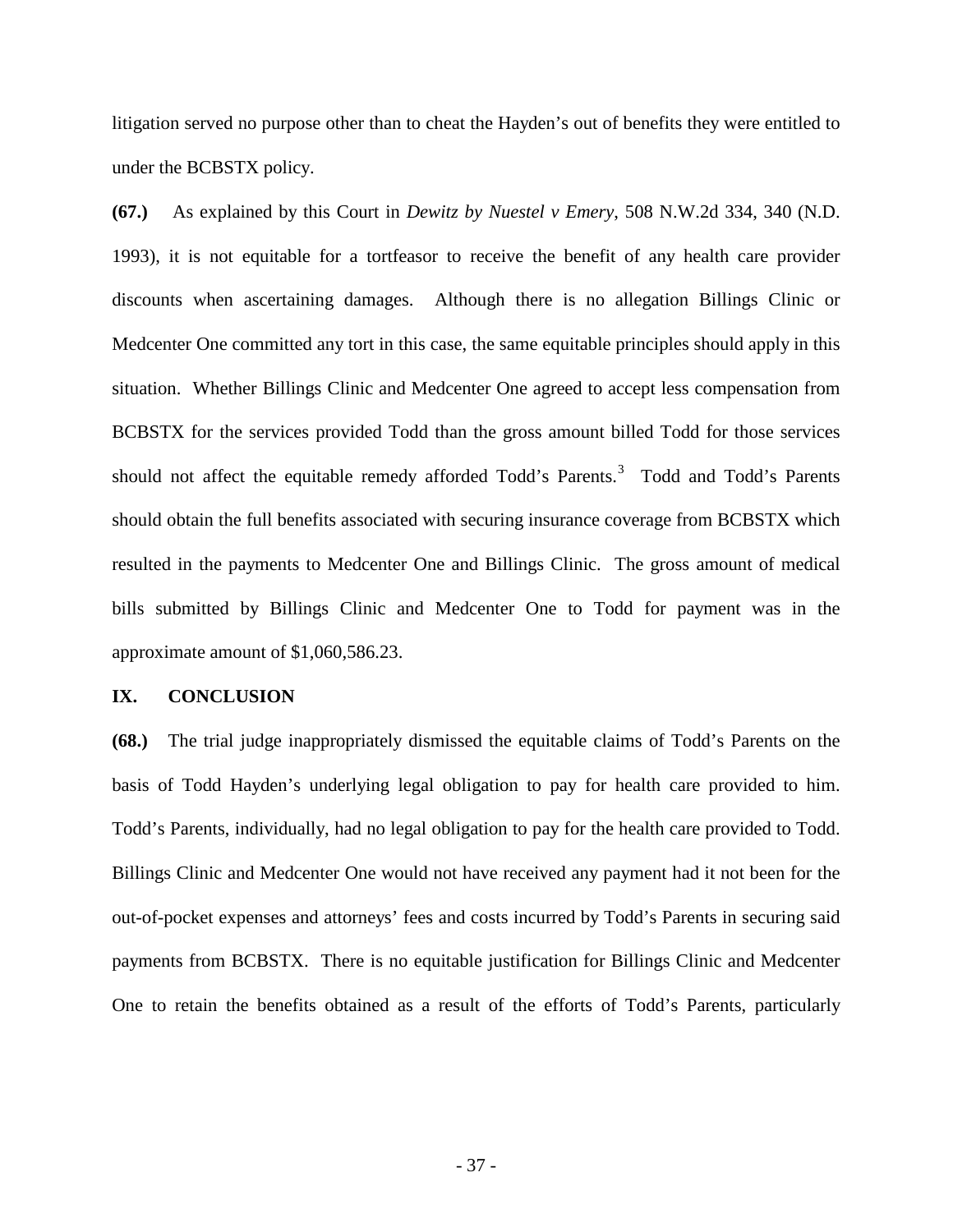considering Billings Clinic and Medcenter One refused to join in the efforts to secure the insurance payments at issue. Todd's Parents request the trial judge's dismissal of their unjust enrichment, quantum meruit and equitable estoppel claims, as well as the common fund doctrine claim of Todd's Parents and Smith Bakke, be reversed, and this matter be remanded to the trial court for completion of discovery and for a jury trial.

Dated this  $10^{th}$  day of October, 2012.

# SMITH BAKKE PORSBORG SCHWEIGERT & ARMSTRONG

By: **\_\_\_\_\_\_***s/ Randall Bakke\_\_\_\_\_*

Randall J. Bakke 122 E. Broadway Ave. P.O. Box 460 Bismarck, ND 58502-0460 (701) 258-0630 ND State Bar ID No. 03898

Attorneys for Plaintiffs, Arthur and Joy Lynn Hayden, coconservators and co-guardians of Todd Lowell Hayden

<sup>&</sup>lt;sup>3</sup> No contractual agreements between BCBSTX and either Billings Clinic or Medcenter One were produced in this case, despite plaintiffs' requests for any such agreements during discovery and during the hearing on the summary judgment motions. (Transcript at pp. 35-36.)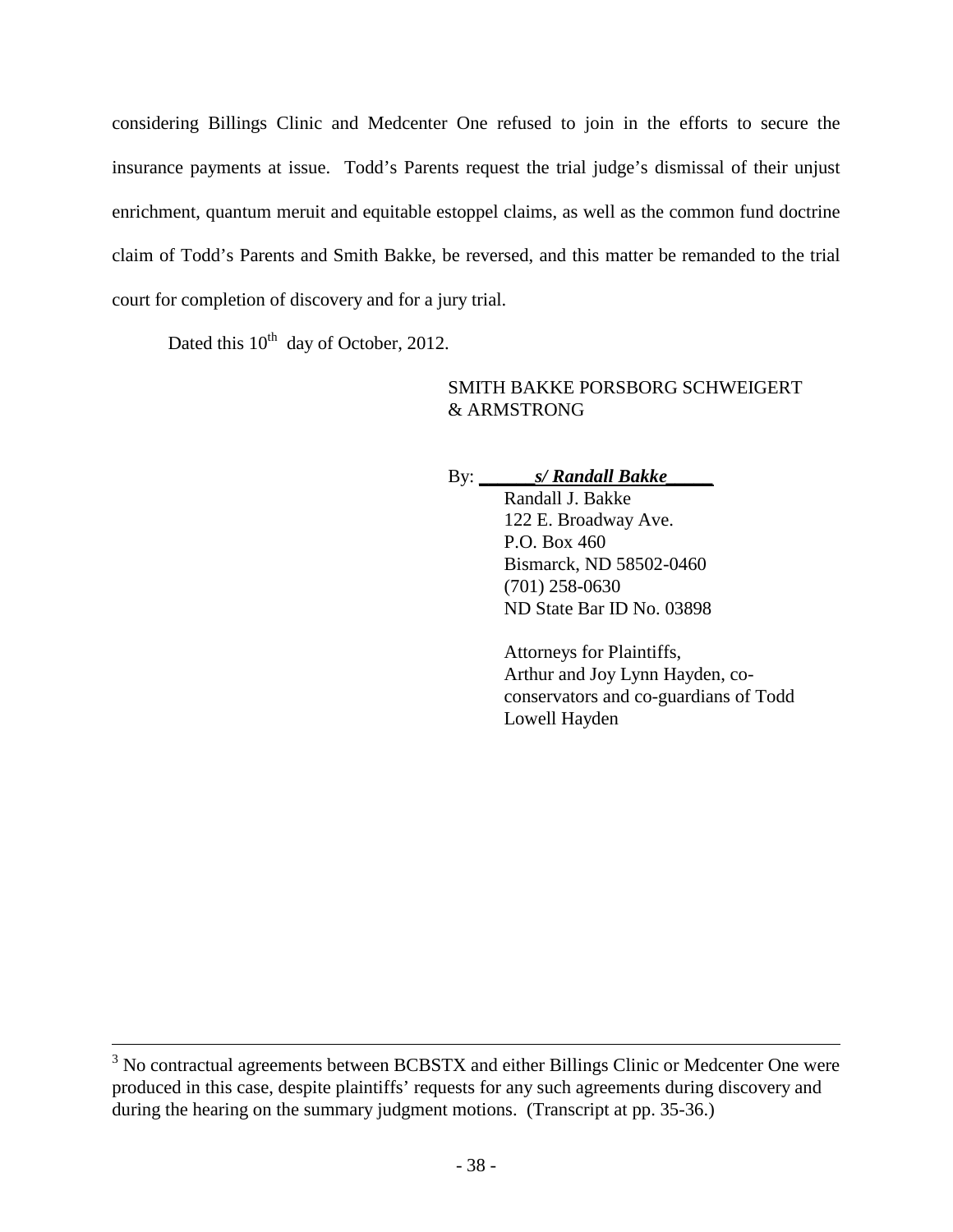### **CERTIFICATE OF COMPLIANCE**

**(69.)** The undersigned, as attorneys for the Plaintiffs/Appellants in the above matter, and as the authors of the above brief, hereby certify, in compliance with Rule 32(a) of the North Dakota Rules of Appellate Procedure, that the above brief was prepared with proportional type face and that the total number of words in the above brief, excluding words in the table of contents, table of authorities, signature block, certificate of service and certificate of compliance totals 10, 323.

Dated this  $10^{th}$  day of October, 2012.

### SMITH BAKKE PORSBORG SCHWEIGERT & ARMSTRONG

By \_\_\_*s/Randall J. Bakke*\_\_\_\_\_\_\_\_\_\_\_\_\_\_ Randall J. Bakke (ND ID# 03898) 122 E. Broadway Ave. P.O. Box 460 Bismarck, ND 58502-0460 (701) 258-0630

Attorneys for Appellants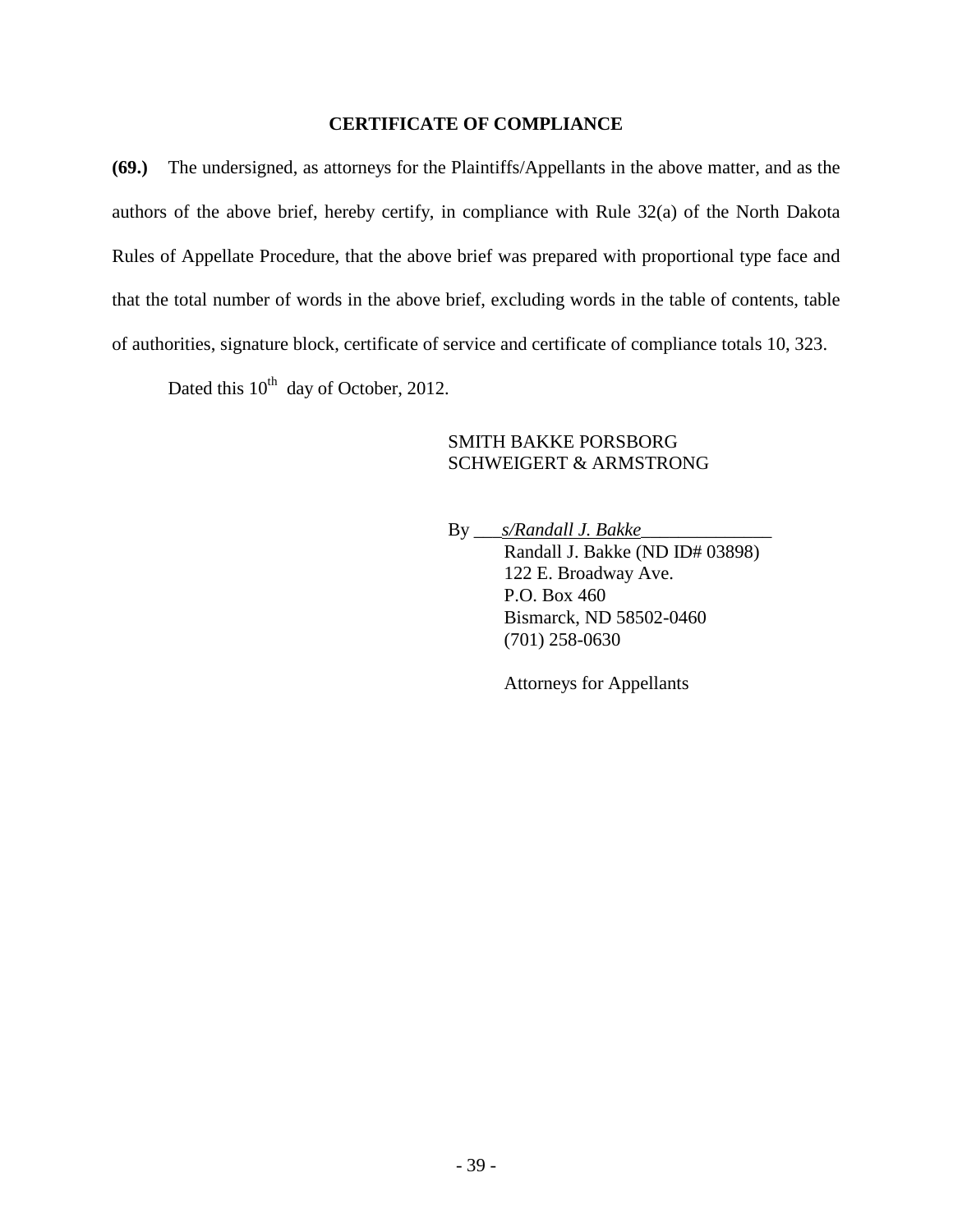## **CERTIFICATE OF SERVICE**

**(70.)** I hereby certify that a true and correct copy of the foregoing **Brief Of Appellants Arthur M. Hayden And Joy Lynn Hayden, Individually, And Smith Bakke Porsborg Schweigert & Armstrong** was on the  $10<sup>th</sup>$  day of October, 2012, emailed to the following:

Lance D. Schreiner Tracy Vigness Kolb Zuger Kirmis & Smith P. O. Box 1695 Bismarck, ND 58502-1695 [lschreiner@zkslaw.com](mailto:lschreiner@zkslaw.com) [tkolb@zkslaw.com](mailto:tkolb@zkslaw.com)

Amy M. Oster Crowley Fleck PLLP 400 E. Broadway, Suite 600 P.O. Box 2798 Bismarck, ND 58502-2798 [aoster@crowleyfleck.com](mailto:aoster@crowleyfleck.com)

Christopher C. Voigt Crowley Fleck PLLP Transwestern Plaza II 490 North  $31<sup>st</sup>$  Street, Suite 500 Billings, MT 59103-2529 [cvoigt@crowleyfleck.com](mailto:cvoigt@crowleyfleck.com)

> By \_\_\_\_*s/Randall J. Bakke* \_\_\_\_\_\_\_\_\_\_\_\_ RANDALL J. BAKKE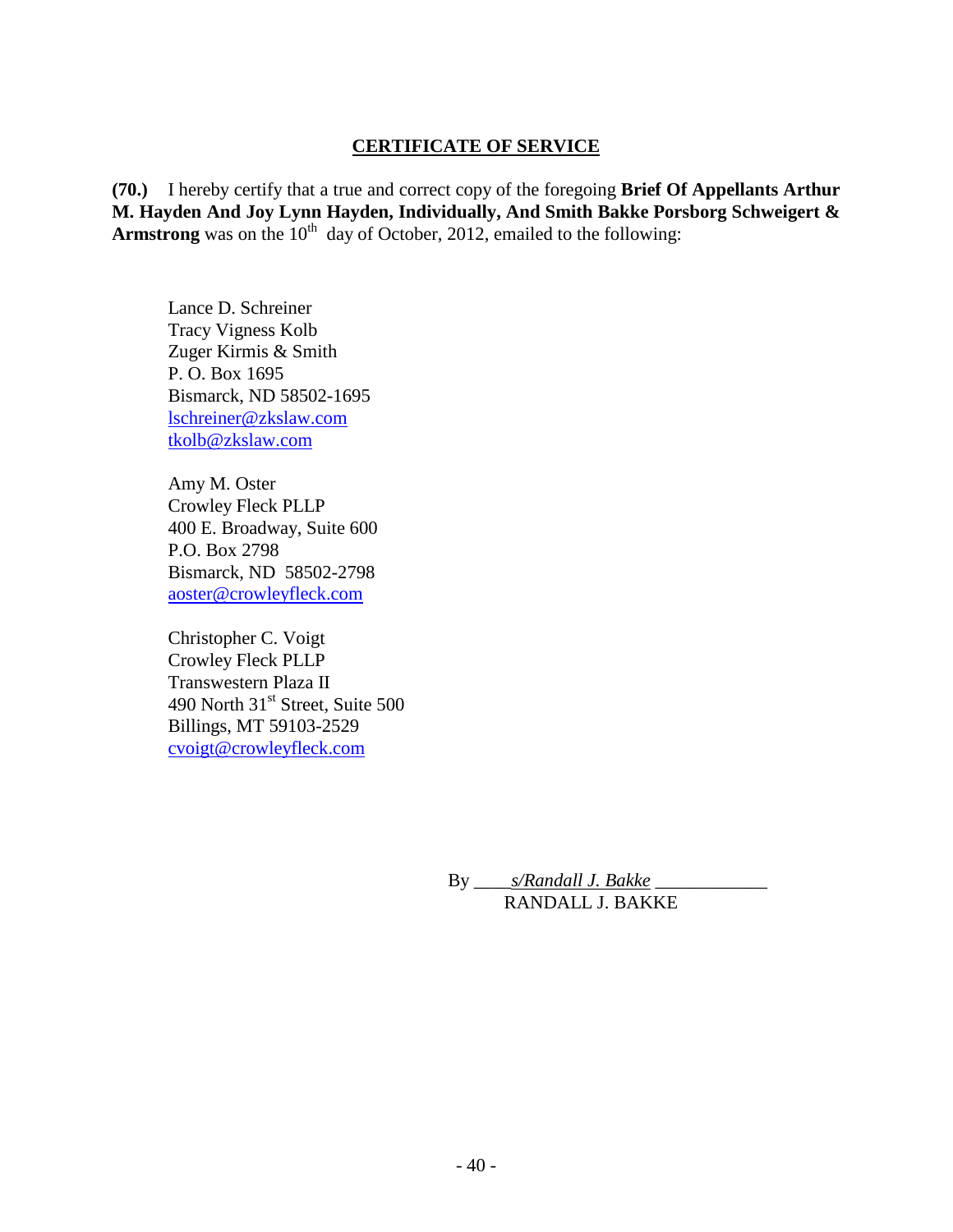#### IN THE SUPREME COURT

#### STATE OF NORTH DAKOTA

| Arthur M. Hayden and Joy Lynn Hayden, as co-<br>Supreme Court<br>Case No. 20120337 |
|------------------------------------------------------------------------------------|
|                                                                                    |
|                                                                                    |
|                                                                                    |
|                                                                                    |
|                                                                                    |

#### **CERTIFICATE OF SERVICE**

I hereby certify that a true and correct copy of the foregoing [Corrected] Brief Of Appellants Arthur M. Hayden And Joy Lynn Hayden, Individually, And Smith Bakke Porsborg Schweigert & Armstrong and [Corrected] Appendix was on the 11<sup>th</sup> day of October, 2012, emailed to the following:

Lance D. Schreiner Tracy Vigness Kolb Zuger Kirmis & Smith P. O. Box 1695 Bismarck, ND 58502-1695 lschreiner@zkslaw.com tkolb@zkslaw.com

Amy M. Oster Crowley Fleck PLLP 400 E. Broadway, Suite 600 P.O. Box 2798 Bismarck, ND 58502-2798 aoster@crowleyfleck.com